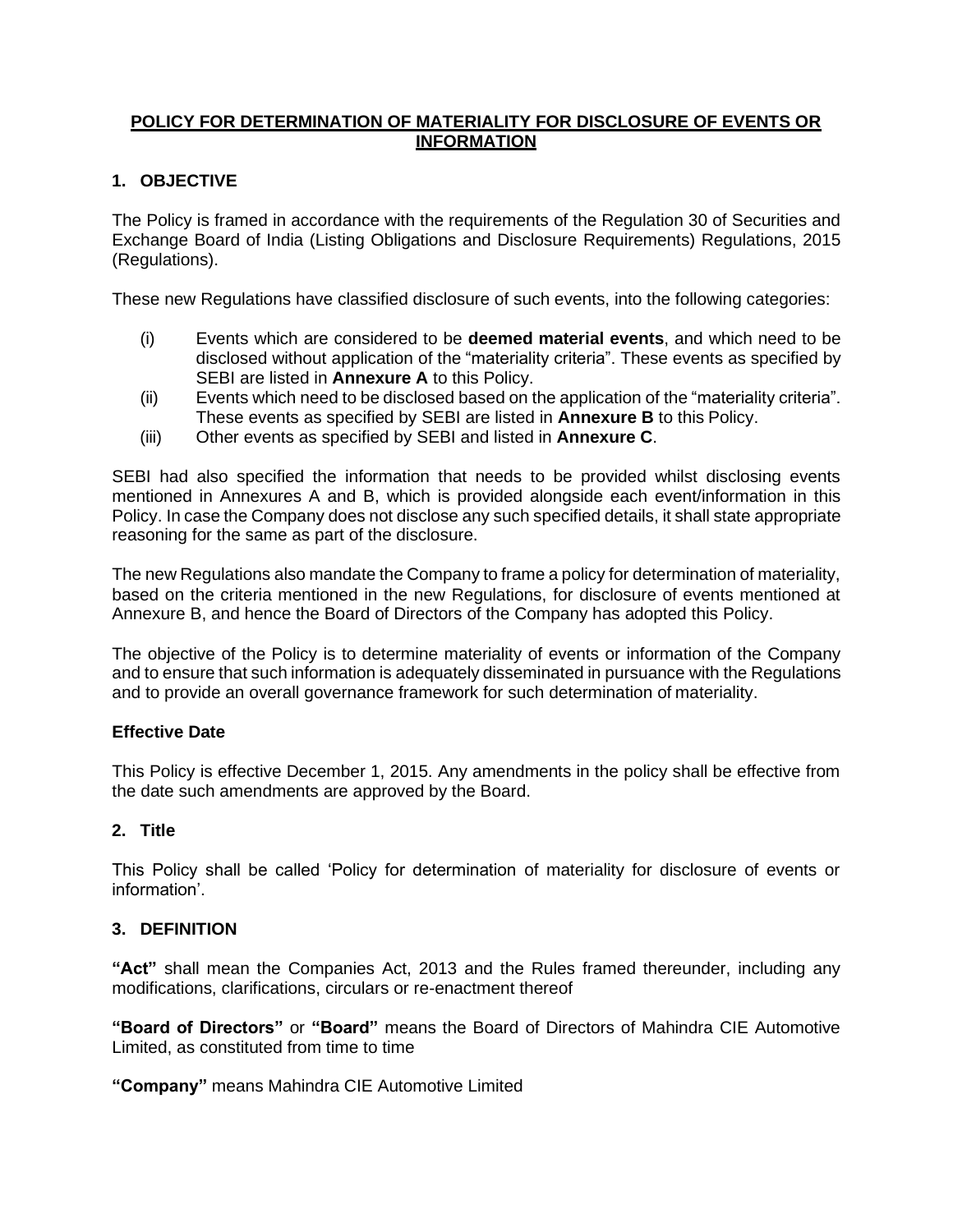**"Disclosure Committee"** shall mean collectively the Key Managerial Personnel authorized for the purpose of determining materiality of an event or information and for the purpose of making disclosures to stock exchange(s) under the new Regulations

**"Key Managerial Personnel"** mean key managerial personnel as defined in subsection (51) of section 2 of the Companies Act, 2013

**"Listing agreement"** shall mean an agreement that is to be entered into between a recognized stock exchange and the Company pursuant to Securities and Exchange Board (Listing Obligations and Disclosure Requirements), 2015

**"Material Event" or "Material Information"** shall mean such event or information as set out in the Schedule or as may be determined in terms of Clause 4 of the Policy. In the Policy, the words, "material" and "materiality" shall be construed accordingly

**"Material Subsidiary"** shall mean any subsidiary company of the Company which is or has been determined as a material subsidiary as per the provisions of the Regulations

**"Policy"** means this Policy for determining Materiality of events or information and as may be amended from time to time

**"Regulations"** mean Securities and Exchange Board of India (Listing Obligations and Disclosure Requirements) Regulations, 2015 including any modifications, clarifications, circulars or reenactment thereof

**"Schedule"** means a Schedule III of (Listing Obligations and Disclosure Requirements) Regulations, 2015

Any other term not defined herein shall have the same meaning as defined in the Companies Act, 2013, the Listing Agreement, Regulations or any other applicable law or regulation to the extent applicable to the Company.

#### **4. GUIDELINES FOR DETERMINING MATERIALITY OF EVENTS OR INFORMATION**

- I. Materiality criteria shall have to be determined on a case-to-case basis depending on specific facts and circumstances relating to the event/information mentioned at Annexure B. In order to enable determining whether a particular event/information is material in nature, the Disclosure Committee shall consider the following criteria in accordance with the new Regulations:
	- A. the omission of an event or information, which is likely to result in
		- a. discontinuity or alteration of event or information already available publicly;
		- b. significant market reaction if the said omission came to light at a later date; and
	- B. In case where the criteria specified in clauses a) and b) are not applicable, an event/ information may be treated as deemed material, if in the opinion of the Board of Directors, the event/ information is considered material.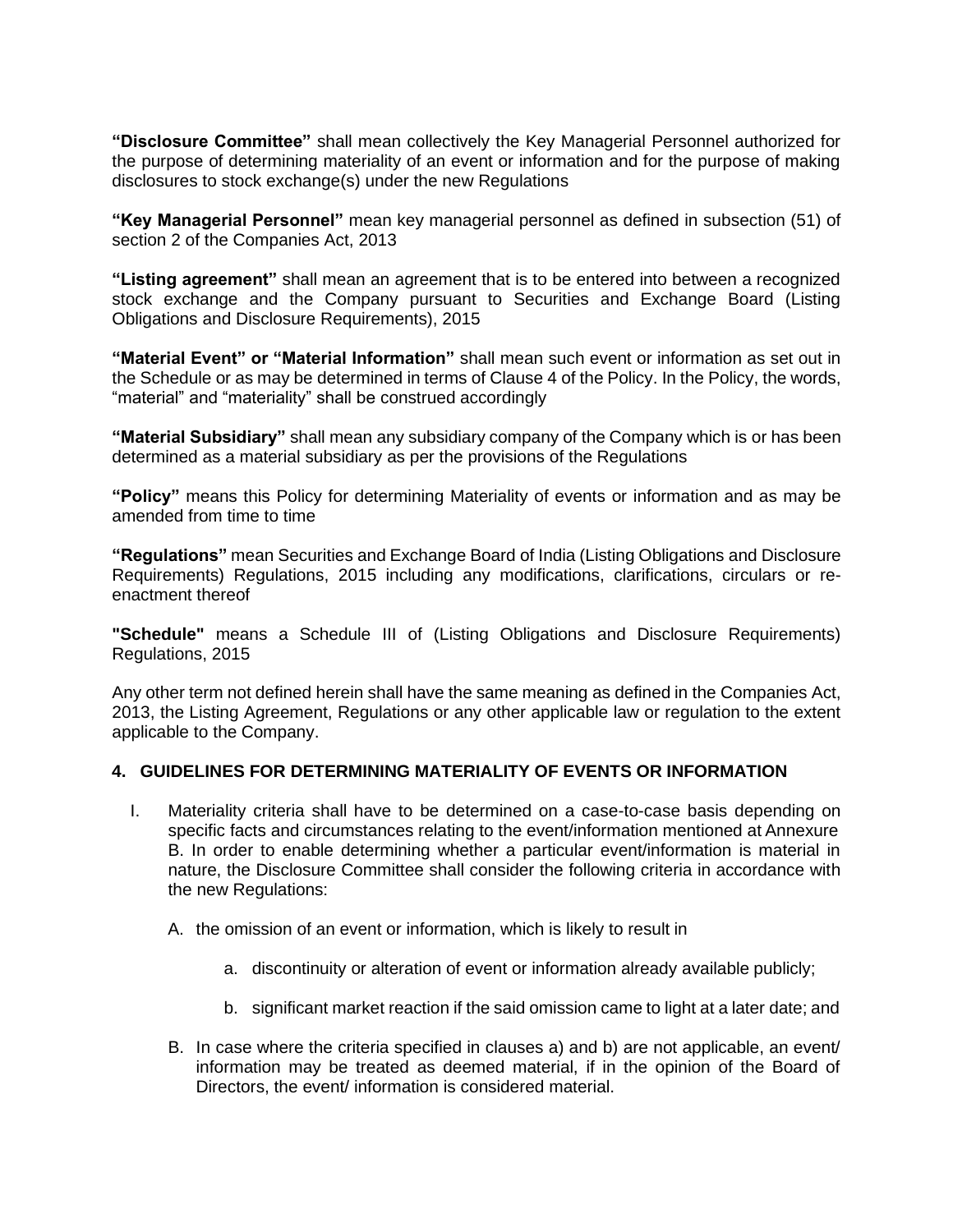- II. For such events/information (mentioned in Annexure B), the Board has prescribed indicative guidelines for determining materiality of an event or information, and which can be considered by the Disclosure Committee for the purpose of disclosure of such events/information to the Stock Exchanges, without diluting the same in any manner. The Committee may, from time to time, modify or amend existing indicative guidelines or specify new guidelines to ascertain materiality of events/ information in this regard.
- III. In respect of events or information pertaining to subsidiaries, the Disclosure Committee may consider the criteria mentioned in "I" above and the indicative guidelines prescribed by the Board, for determining materiality of such events or information vis-à-vis the Company.

#### **5. Guidance on when an event/information has occurred**

The Company may be confronted with the question as to when an event/information can be said to have occurred.

- a) In certain instances, the answer to above question would depend upon the stage of discussion, negotiation or approval and in other instances where there is no such discussion, negotiation or approval required viz. in case of natural calamities, disruptions etc, the answer to the above question would depend upon the timing when the Company became aware of the event/information.
- b) In the former, the events/information can be said to have occurred upon receipt of approval of Board of Directors e.g. further issue of capital by rights issuance and in certain events/information after receipt of approval of both i.e. Board of Directors and Shareholders.

However, considering the price sensitivity involved, for certain events e.g. decision on declaration of dividends etc., disclosure shall be made on receipt of approval of the event by the Board of Directors, pending Shareholder's approval.

c) In the latter, the events/information can be said to have occurred when the Company becomes aware of the events/information, or as soon as, an officer of the Company has, or ought to have reasonably come into possession of the information in the course of the performance of his duties.

Here, the term 'officer' shall have the same meaning as defined under the Companies Act, 2013 and shall also include promoter of the Company.

## **6. DISCLOSURES OF EVENTS OR INFORMATION**

a. Events specified in Annexure A are deemed to be material events and the Company shall make disclosure of such events or information as soon as reasonably possible and not later than *twenty-four (24) hours* from the occurrence of such event or information (except certain events arising out of the Meetings of the board of directors mentioned in sub-para 4 of Para A of Part A of Schedule III, which are required to be disclosed to the Exchange(s) within 30 minutes of the conclusion of the board meeting).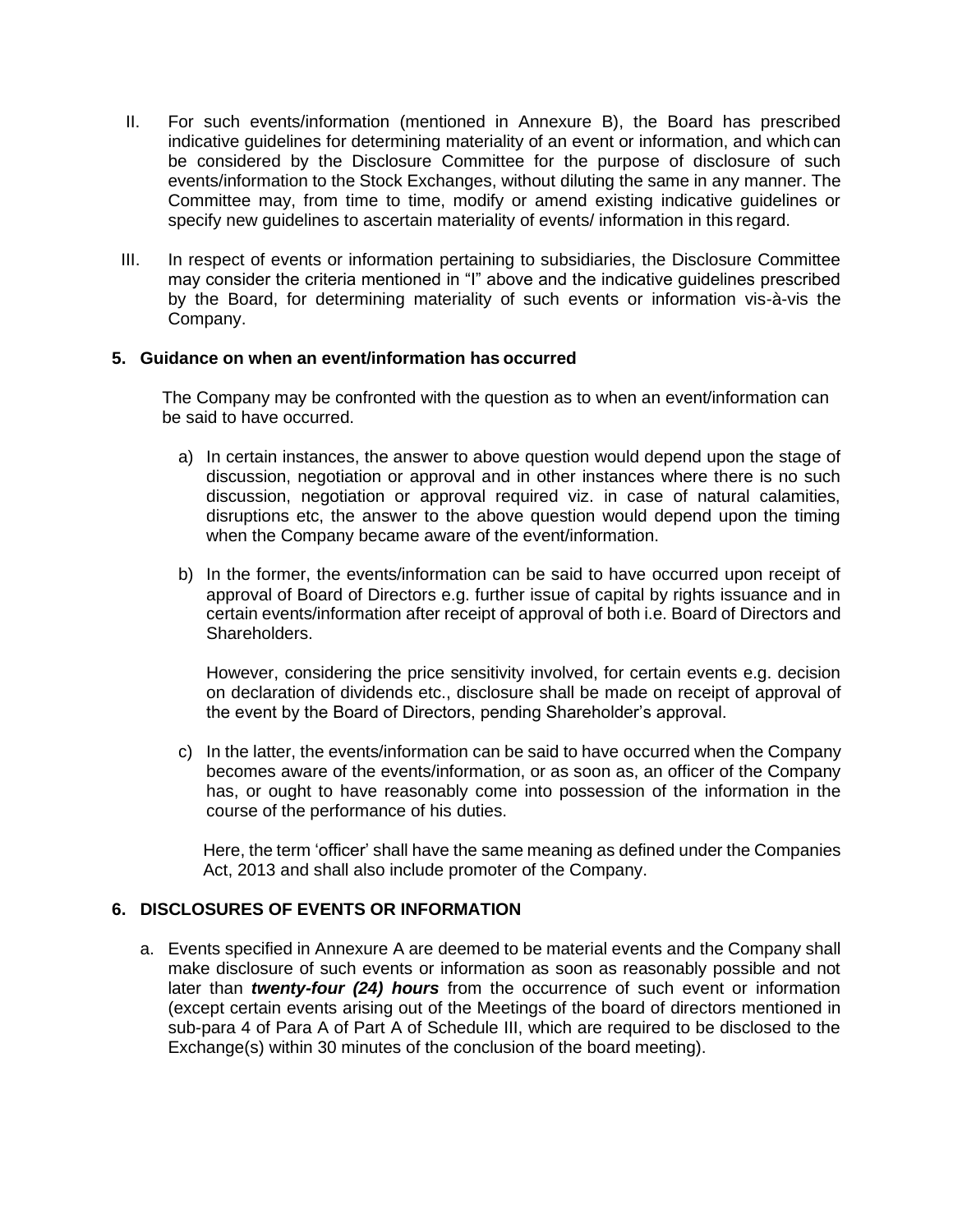Provided that in case the disclosure is made after twenty-four (24) hours of occurrenceof such event or information, the Company shall, along with such disclosure(s) provide an explanation for delay.

- b. The Company shall make disclosure of events as specified in Annexure B based on application of guidelines for determining Materiality as per Clause 4 of the Policy.
- c. The Company shall make disclosures updating Material developments on a regular basis, till such time the event is resolved/closed, with relevant explanations.
- d. The Company shall disclose all the material events or information in respect of its Subsidiaries.

All events or information disclosed to the Stock Exchanges under Regulation 30 of the new Regulations shall be hosted on the website of the Company for a minimum period of 5 years.

# **7. AUTHORITY**

Mr. Ander Arenaza Álvarez – Executive Director, Mr. Anil Haridass – Executive Director, Mr. Manoj Menon – Executive Director & Chief Executive – Stampings, Composites, Foundry, Magnetics and Gears Division, Mr. Hari Krishnan – Chief Executive Officer – Forgings and Bill Forge Division, Mr. K. Jayaprakash – Chief Financial Officer and Mr. Pankaj Goyal - Company Secretary and Compliance Officer being Key Managerial Personnel of the Company (collectively referred as Disclosure Committee), shall have the authority jointly to determine Materiality of any event or information and ensure disclosures of the same are made to stock exchange(s), subject to the provisions of this Policy.

Contact detail of the Disclosure Committee is as following:

### **Address**: **Mahindra CIE Automotive Limited**

Suite F9D, Grand Hyatt Plaza (Lobby Level), Off Western Express Highway, Santacruz (E), Mumbai - 400 055

**Email** - [materiality@cie-india.com](mailto:materiality@cie-india.com) **Phone** – 022-62411031

### **8. DECISION MAKING OF THE DISCLOSURE COMMITTEE**

The Disclosure Committee members and the permanent invitees may meet physically or may interact through e-mails or any other means as the members of the Committee may deem fit.

Any two members of the Disclosure Committee can decide the materiality of an event.

### **9. ROLES AND RESPONSIBILITIES OF THE DISCLOSURE COMMITTEE**

The Roles and Responsibilities of the Committee shall include the following:

- 1. To ensure compliance with the disclosure requirements under Regulation 30 of the new Regulations and such other Circulars as may be specified by SEBI in this regard;
- 2. To take a view on the materiality of an event or on the price sensitivity of an event that qualifies for disclosure under Regulation 30 of the new Regulations;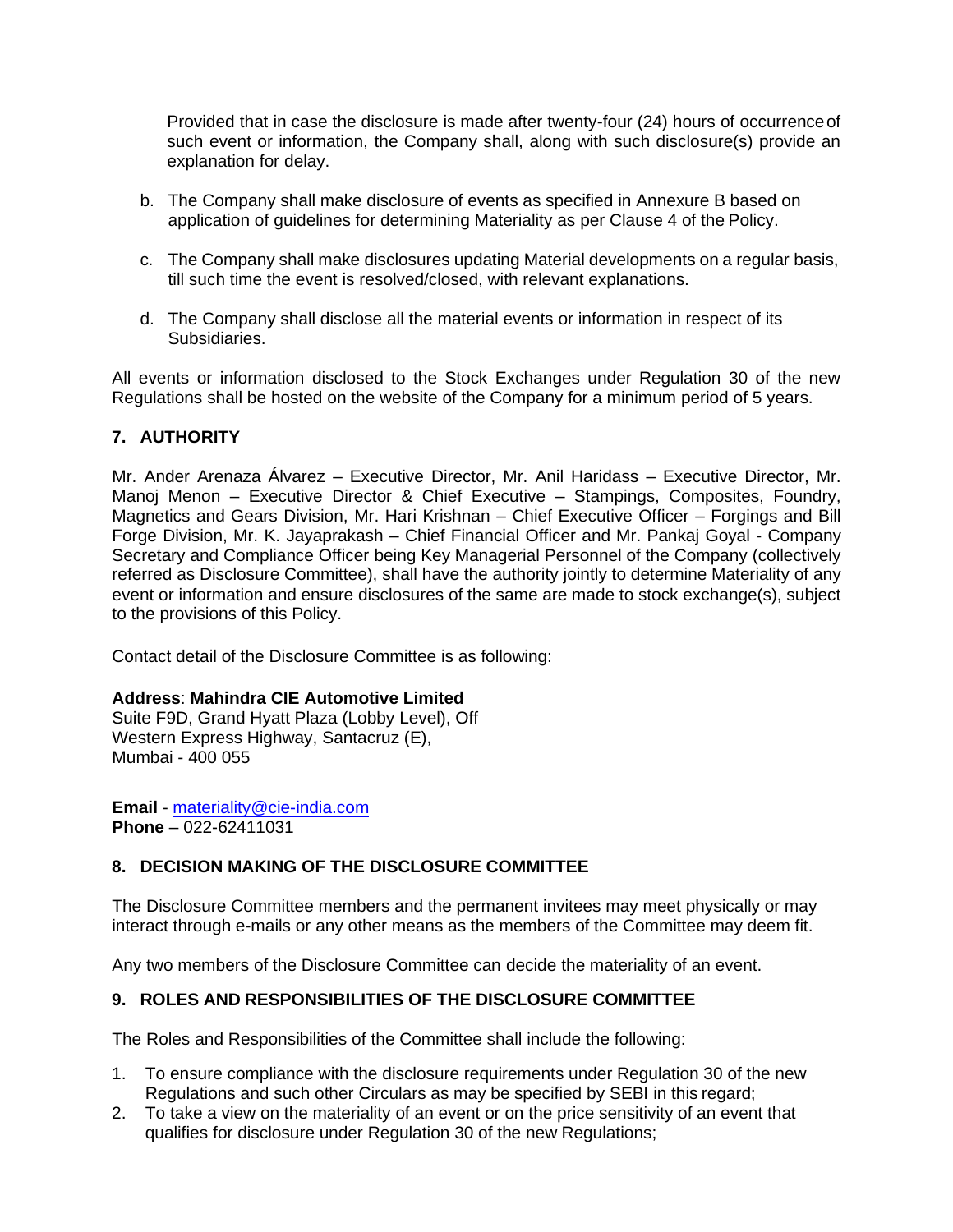- 3. To determine the appropriate time at which the disclosures are to be made to the stock exchanges which shall be in adherence to the requirements of Regulation 30 of the new Regulations;
- 4. To review and finalise the details to be disclosed. The contents of the disclosure shall be in line with the new Regulations and SEBI Circulars issued in this regard, and as may be amended from time to time. Provided that any confidential information which if disclosed is likely to put at risk, the business interest of the Company shall not be disclosed. The Company to that extent shall make qualified disclosure to the Stock Exchanges;
- 5. To consider such other events that may require disclosure to be made to the stock exchanges which are not explicitly defined in any Annexures and determine the materiality, appropriate time and contents of disclosure for such matter;
- 6. To review the information in respect of the above specified events on periodical basis, as may be necessary and inform the stock exchanges if there is a change in information after it has been disclosed to stock exchanges (including withdrawal / cancellation of event);
- 7. To determine materiality thresholds of events/ information mentioned in Regulation 2(n) of the Securities and Exchange Board of India (Prohibition of Insider Trading) Regulations, 2015, which is likely to materially affect the price of the securities (constituting UPSI);
- 8. To make necessary amendment(s) to the Policy as may be required from time to time.

# **10. AMENDMENTS**

The Board may subject to the applicable laws amend any provision(s) or substitute any of the provision(s) with the new provision(s) or replace the Policy entirely with a new Policy. However, no such amendment or modification shall be inconsistent with the applicable provisions of any law for the time being in force.

### **11. SCOPE AND LIMITATION**

In the event of any conflict between the provisions of this Policy and the Listing Agreement; Companies Act, 2013; Regulations or any other statutory enactments, rules, the provisions of such Listing Agreement / Companies Act, 2013 or statutory enactments, rules shall prevail over this Policy and the part(s) so repugnant shall be deemed to severed from the Policy and the rest of the Policy shall remain in force.

### **12. DISSEMINATION OF POLICY**

This Policy shall be hosted on the website of the Company and address of such web link thereto shall be provided in the Annual Report of the Company.

\*\*\*\*\*\*\*\*\*\*\*\*\*\*\*\*\*\*\*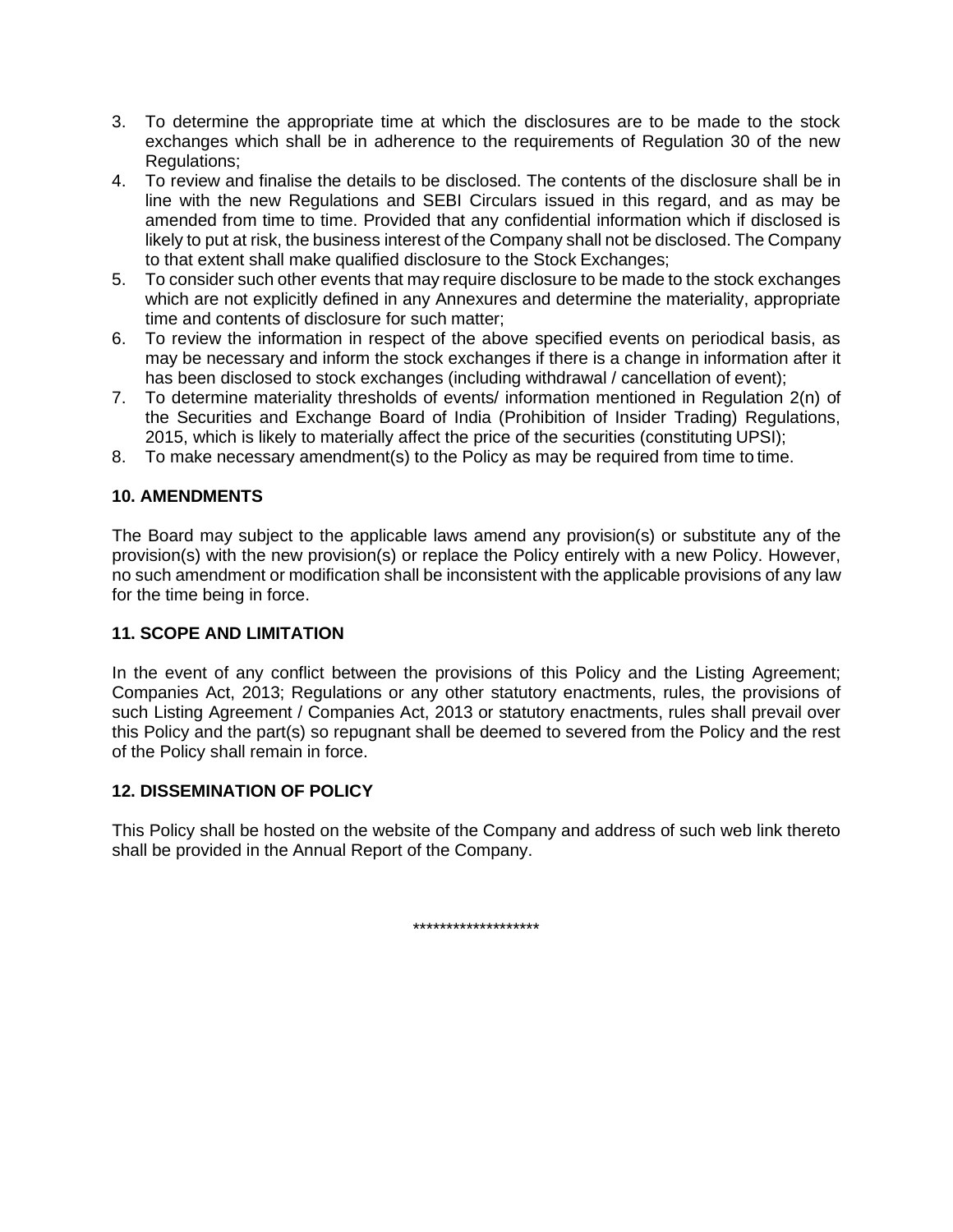#### **Annexure A**

# **DEEMED MATERIAL EVENTS WHICH SHALL BE DISCLOSED WITHOUT APPLICATION OF THE "MATERIALITY CRITERIA"**

| Sr.<br>No.   | <b>Events/Information</b>                                                                                                                                                                                                                                                                                           | Details of Events that need to be provided                                                                                                                                                                                                                                |
|--------------|---------------------------------------------------------------------------------------------------------------------------------------------------------------------------------------------------------------------------------------------------------------------------------------------------------------------|---------------------------------------------------------------------------------------------------------------------------------------------------------------------------------------------------------------------------------------------------------------------------|
|              |                                                                                                                                                                                                                                                                                                                     |                                                                                                                                                                                                                                                                           |
| $\mathbf{1}$ | Acquisition(s) (including agreement to acquire),<br>Scheme of Arrangement (amalgamation/ merger/<br>demerger/restructuring), or sale or disposal of any                                                                                                                                                             | <b>Acquisition</b><br>(including<br>agreement<br>to<br>acquire):                                                                                                                                                                                                          |
|              | unit(s), division(s) or subsidiary of the Company or<br>any other restructuring.                                                                                                                                                                                                                                    | a) name of the target entity, details in brief such<br>as size, turnover etc.;                                                                                                                                                                                            |
|              | Explanation: For the purpose of this sub-para, the<br>word 'acquisition' shall mean,-                                                                                                                                                                                                                               | b) whether the acquisition would fall within<br>related party transaction(s) and whether the<br>promoter/ promoter group/ group companies                                                                                                                                 |
|              | i) acquiring control, whether directly or indirectly;<br>or,                                                                                                                                                                                                                                                        | have any interest in the entity being acquired? If<br>yes, nature of interest and details thereof and<br>whether the same is done at "arms length";                                                                                                                       |
|              | ii) acquiring or agreeing to acquire shares or voting<br>rights in, a company, whether directly or indirectly,<br>such that -                                                                                                                                                                                       | c) industry to which the entity being acquired<br>belongs;                                                                                                                                                                                                                |
|              | a) the Company holds shares or voting<br>rights aggregating to five per cent or<br>more of the shares or voting rights in<br>the said company, or;<br>b) there has been a change in holding<br>from the last disclosure made under<br>sub-clause (a) of clause (ii) of the<br>Explanation to this sub-para and such | d) objects and effects of acquisition (including<br>but not limited to, disclosure of reasons for<br>acquisition of target entity, if its business is<br>outside the main line of business of the<br>Company);                                                            |
|              |                                                                                                                                                                                                                                                                                                                     | e) brief details of any governmental or regulatory<br>approvals required for the acquisition;                                                                                                                                                                             |
|              | change exceeds two per cent of the<br>total shareholding or voting rights in the<br>said company.                                                                                                                                                                                                                   | f) indicative time period for completion of the<br>acquisition;                                                                                                                                                                                                           |
|              |                                                                                                                                                                                                                                                                                                                     | g) nature of consideration - whether cash<br>consideration or share swap and details of the<br>same;                                                                                                                                                                      |
|              |                                                                                                                                                                                                                                                                                                                     | h) cost of acquisition or the price at which the<br>shares are acquired;                                                                                                                                                                                                  |
|              |                                                                                                                                                                                                                                                                                                                     | i) percentage of shareholding / control acquired<br>and / or number of shares acquired;                                                                                                                                                                                   |
|              |                                                                                                                                                                                                                                                                                                                     | j) brief background about the entity acquired in<br>terms of products/line of business acquired, date<br>of incorporation, history of last 3 years turnover,<br>country in which the acquired entity has<br>presence and any other significant information<br>(in brief); |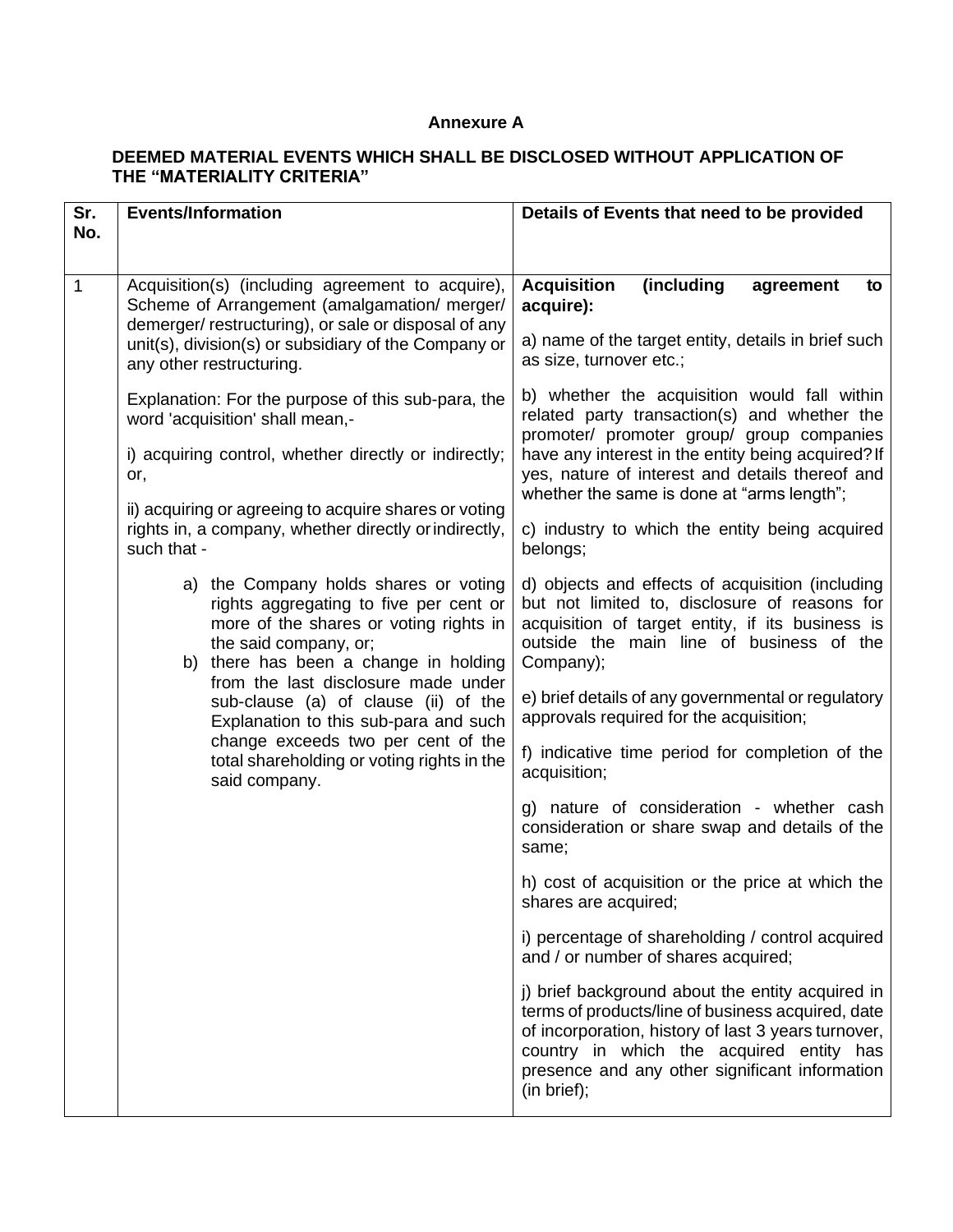| Sr. | <b>Events/Information</b> | Details of Events that need to be provided                                                                                                                                                         |
|-----|---------------------------|----------------------------------------------------------------------------------------------------------------------------------------------------------------------------------------------------|
| No. |                           |                                                                                                                                                                                                    |
|     |                           |                                                                                                                                                                                                    |
|     |                           | <b>Amalgamation/ Merger:</b>                                                                                                                                                                       |
|     |                           | a) name of the entity(ies) forming part of the<br>amalgamation/ merger, details in brief such as,<br>size, turnover etc.;                                                                          |
|     |                           | b) whether the transaction would fall within<br>related party transactions? If yes, whether the<br>same is done at "arms length";                                                                  |
|     |                           | c) area of business of the entity(ies);                                                                                                                                                            |
|     |                           | d) rationale for amalgamation/ merger;                                                                                                                                                             |
|     |                           | e) in case of cash consideration $-$ amount or<br>otherwise share exchange ratio;                                                                                                                  |
|     |                           | f) brief details of change in shareholding pattern<br>(if any) of Company.                                                                                                                         |
|     |                           | Demerger:                                                                                                                                                                                          |
|     |                           | a) brief details of the division(s) to be demerged;                                                                                                                                                |
|     |                           | b) turnover of the demerged division and as<br>percentage to the total turnover of the Company<br>in the immediately preceding financial year /<br>based on financials of the last financial year; |
|     |                           | c) rationale for demerger;                                                                                                                                                                         |
|     |                           | d) brief details of change in shareholding pattern<br>(if any) of all entities;                                                                                                                    |
|     |                           | e) in case of cash consideration - amount or<br>otherwise share exchange ratio;                                                                                                                    |
|     |                           | f) whether listing would be sought for the<br>resulting entity.                                                                                                                                    |
|     |                           | Sale or disposal of unit(s) or division(s) or<br>subsidiary of the Company:                                                                                                                        |
|     |                           | a) the amount and percentage of the turnover or<br>revenue or income and net worth contributed by<br>such unit or division of the Company during the<br>last financial year;                       |
|     |                           | b) date on which the agreement for sale has<br>been entered into;                                                                                                                                  |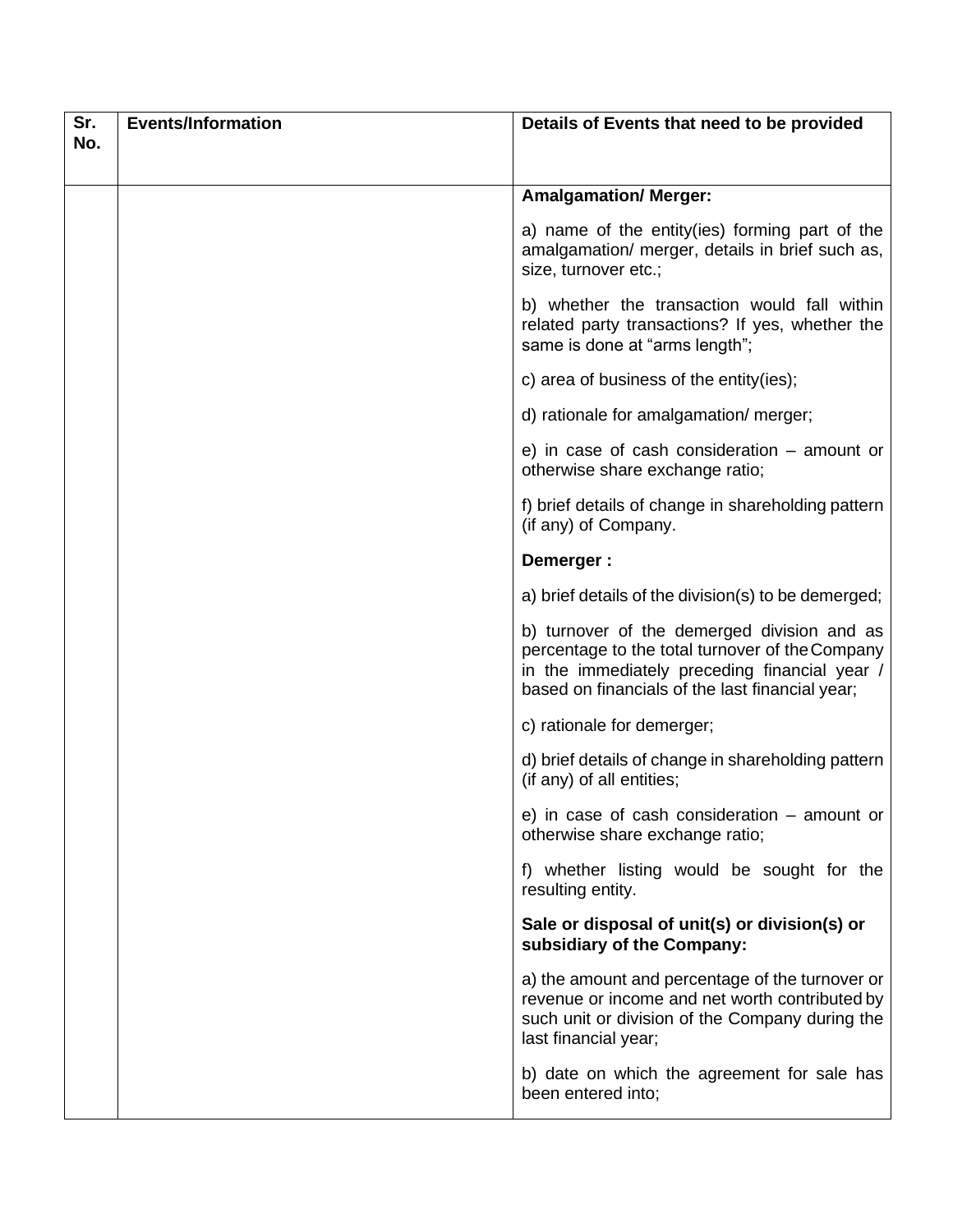| Sr.                                                                                                                                                                         | <b>Events/Information</b>                                                                                                                                              | Details of Events that need to be provided                                                                                                                                                                                                                       |
|-----------------------------------------------------------------------------------------------------------------------------------------------------------------------------|------------------------------------------------------------------------------------------------------------------------------------------------------------------------|------------------------------------------------------------------------------------------------------------------------------------------------------------------------------------------------------------------------------------------------------------------|
| No.                                                                                                                                                                         |                                                                                                                                                                        |                                                                                                                                                                                                                                                                  |
|                                                                                                                                                                             |                                                                                                                                                                        | date of completion<br>the expected<br>of<br>C)                                                                                                                                                                                                                   |
|                                                                                                                                                                             |                                                                                                                                                                        | sale/disposal;                                                                                                                                                                                                                                                   |
|                                                                                                                                                                             |                                                                                                                                                                        | d)<br>consideration<br>received<br>from<br>such<br>sale/disposal;                                                                                                                                                                                                |
|                                                                                                                                                                             |                                                                                                                                                                        | e) brief details of buyers and whether any of the<br>buyers belong to the promoter/ promoter group<br>/group companies. If yes, details thereof;                                                                                                                 |
|                                                                                                                                                                             |                                                                                                                                                                        | f) whether the transaction would fall within<br>related party transactions? If yes, whether the<br>same is done at "arms length";                                                                                                                                |
|                                                                                                                                                                             |                                                                                                                                                                        | g) additionally, in case of a slump sale, indicative<br>disclosures provided for amalgamation/merger,<br>shall be disclosed by the Company with respect<br>to such slump sale.                                                                                   |
|                                                                                                                                                                             |                                                                                                                                                                        | For the purpose of this sub-clause, "slump sale"<br>shall mean the transfer of one or more<br>undertakings, as a result of the sale for a lump<br>sum consideration, without values being<br>assigned to the individual assets and liabilities in<br>such sales. |
|                                                                                                                                                                             |                                                                                                                                                                        | <b>Other Restructuring:</b>                                                                                                                                                                                                                                      |
|                                                                                                                                                                             |                                                                                                                                                                        | a) details and reasons for restructuring;                                                                                                                                                                                                                        |
|                                                                                                                                                                             |                                                                                                                                                                        | b) quantitative and/ or qualitative effect of<br>restructuring;                                                                                                                                                                                                  |
|                                                                                                                                                                             |                                                                                                                                                                        | c) details of benefit, if any, to the<br>promoter/promoter group/ group companies<br>from such proposed restructuring;                                                                                                                                           |
|                                                                                                                                                                             |                                                                                                                                                                        | d) brief details of change in shareholding pattern<br>(if any) of all entities.                                                                                                                                                                                  |
| $\overline{2}$                                                                                                                                                              | Issuance or forfeiture of securities, split or                                                                                                                         | <b>Issuance of securities:</b>                                                                                                                                                                                                                                   |
| restriction<br>transferability<br>on<br>existing securities including forfeiture, reissue of<br>forfeited securities, alteration of calls, redemption<br>of securities etc. | consolidation of shares, buyback of securities, any<br>οf<br>securities or alteration in terms or structure of                                                         | a) type of securities proposed to be issued (viz.<br>equity shares, convertibles etc.);                                                                                                                                                                          |
|                                                                                                                                                                             | b) type of issuance (further public offering, rights<br>issue, depository receipts (ADR/GDR), qualified<br>institutions placement, preferential allotment<br>$etc.$ ); |                                                                                                                                                                                                                                                                  |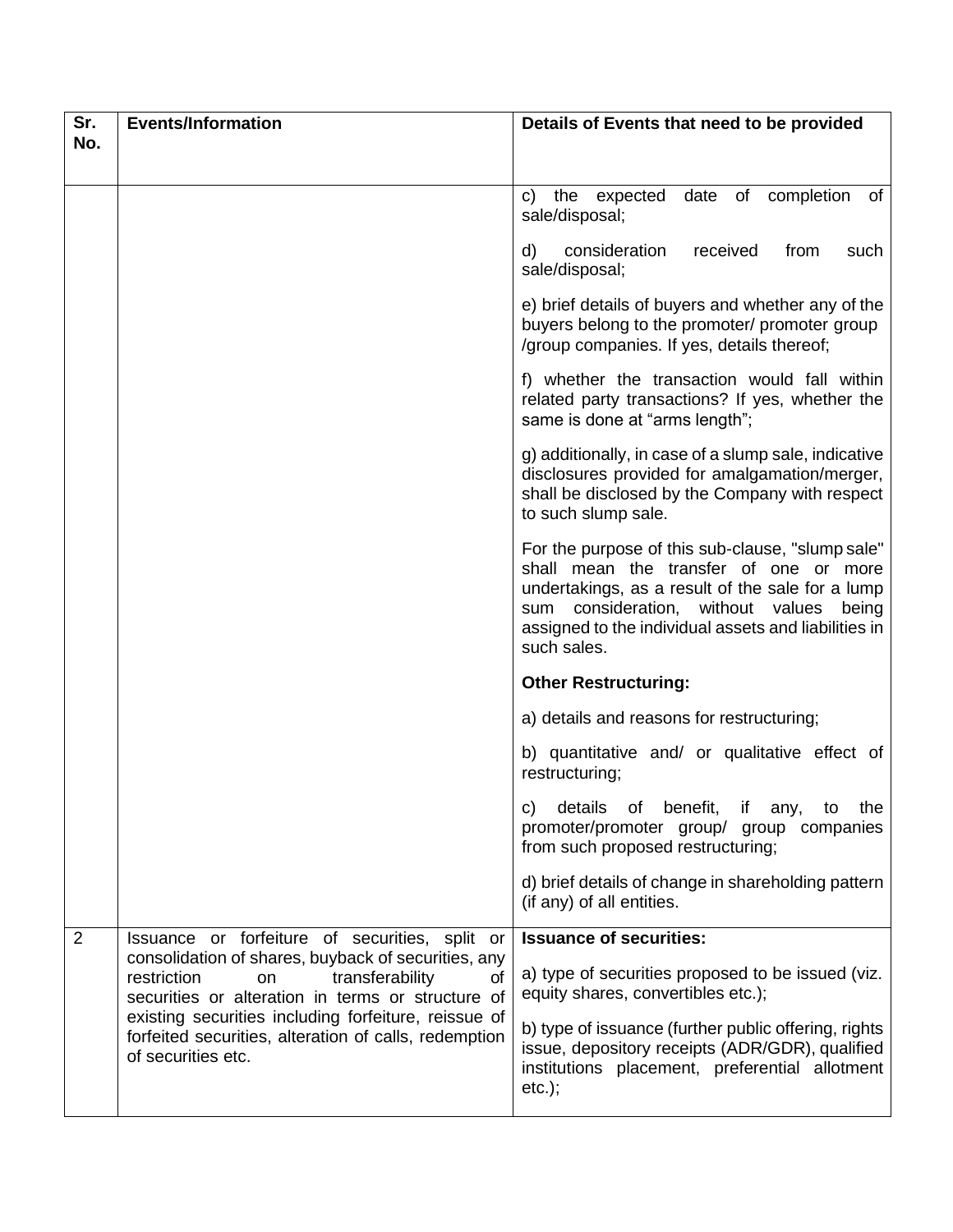| Sr. | <b>Events/Information</b> | Details of Events that need to be provided                                                                                                                 |
|-----|---------------------------|------------------------------------------------------------------------------------------------------------------------------------------------------------|
| No. |                           |                                                                                                                                                            |
|     |                           | c) total number of securities proposed to be<br>issued or the total amount for which the<br>securities will be issued (approximately);                     |
|     |                           | d) in case of preferential issue the Company<br>shall disclose the following additional details to<br>the stock exchange(s):                               |
|     |                           | i. names of the investors;                                                                                                                                 |
|     |                           | ii. post allotment of securities - outcome of the<br>subscription, issue price / allotted price (in case<br>of convertibles), number of investors;         |
|     |                           | iii. in case of convertibles - intimation on<br>conversion of securities or on lapse of the tenure<br>of the instrument;                                   |
|     |                           | e) in case of bonus issue the Company shall<br>disclose the following additional details to the<br>stock exchange(s):                                      |
|     |                           | i. whether bonus is out of free reserves created<br>out of profits or share premium account;                                                               |
|     |                           | ii. bonus ratio;                                                                                                                                           |
|     |                           | iii. details of share capital - pre and post bonus<br>issue;                                                                                               |
|     |                           | iv. free reserves and/ or share premium required<br>for implementing the bonus issue;                                                                      |
|     |                           | v. free reserves and/ or share premium available<br>for capitalization and the date as on which such<br>balance is available;                              |
|     |                           | vi. whether the aforesaid figures are audited;                                                                                                             |
|     |                           | vii. estimated date by which such bonus shares<br>would be credited/dispatched;                                                                            |
|     |                           | f) in case of issuance of depository receipts<br>(ADR/GDR) or FCCB the Company shall<br>disclose following additional details to the stock<br>exchange(s): |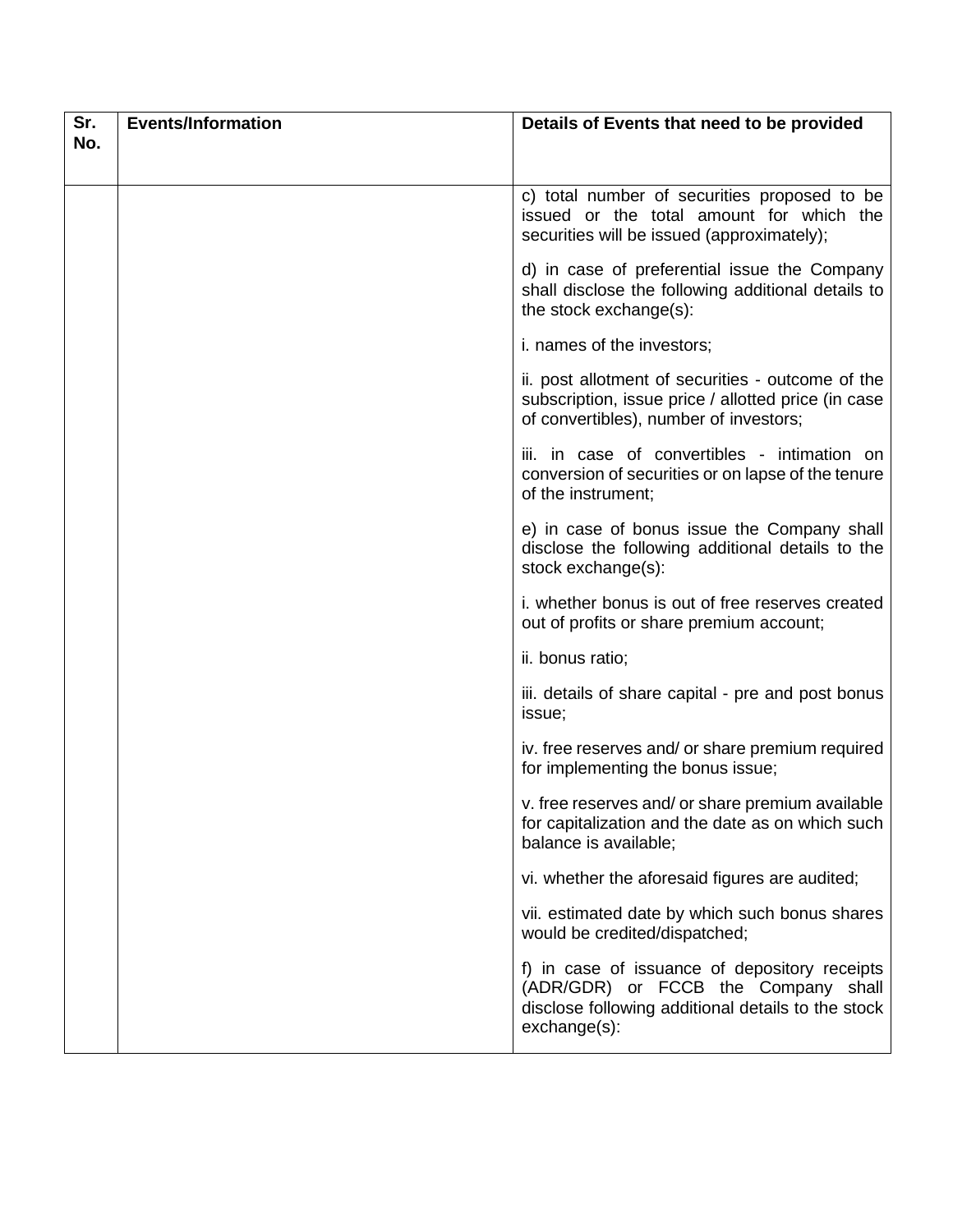| Sr. | <b>Events/Information</b> | Details of Events that need to be provided                                                                                                                                                                       |
|-----|---------------------------|------------------------------------------------------------------------------------------------------------------------------------------------------------------------------------------------------------------|
| No. |                           |                                                                                                                                                                                                                  |
|     |                           | i. name of the stock exchange(s) where<br>ADR/GDR/FCCBs are listed (opening - closing<br>status) / proposed to be listed;                                                                                        |
|     |                           | ii. proposed no. of equity shares underlying the<br>ADR/GDR or on conversion of FCCBs;                                                                                                                           |
|     |                           | iii. proposed date of allotment, tenure, date of<br>maturity and coupon offered, if any of FCCB's;                                                                                                               |
|     |                           | iv. issue price of ADR/GDR/FCCBs (in terms of<br>USD and in INR after considering conversion<br>rate);                                                                                                           |
|     |                           | v. change in terms of FCCBs, if any;                                                                                                                                                                             |
|     |                           | vi. details of defaults, if any, by the Company in<br>payment of coupon on FCCBs & subsequent<br>updates in relation to the default, including the<br>details of the corrective measures undertaken (if<br>any); |
|     |                           | g) in case of issuance of debt securities or other<br>non convertible securities the Company shall<br>disclose following additional details to the stock<br>exchange(s):                                         |
|     |                           | i. size of the issue;                                                                                                                                                                                            |
|     |                           | ii. whether proposed to be listed? If yes, name<br>of the stock exchange(s);                                                                                                                                     |
|     |                           | iii. tenure of the instrument - date of allotment<br>and date of maturity;                                                                                                                                       |
|     |                           | iv. coupon/interest offered, schedule of payment<br>of coupon/interest and principal;                                                                                                                            |
|     |                           | v. charge/security, if any, created over the<br>assets;                                                                                                                                                          |
|     |                           | vi. special right/interest/privileges attached to<br>the instrument and changes thereof;                                                                                                                         |
|     |                           | vii. delay in payment of interest / principal<br>amount for a period of more than three months<br>from the due date or default in payment of<br>interest / principal;                                            |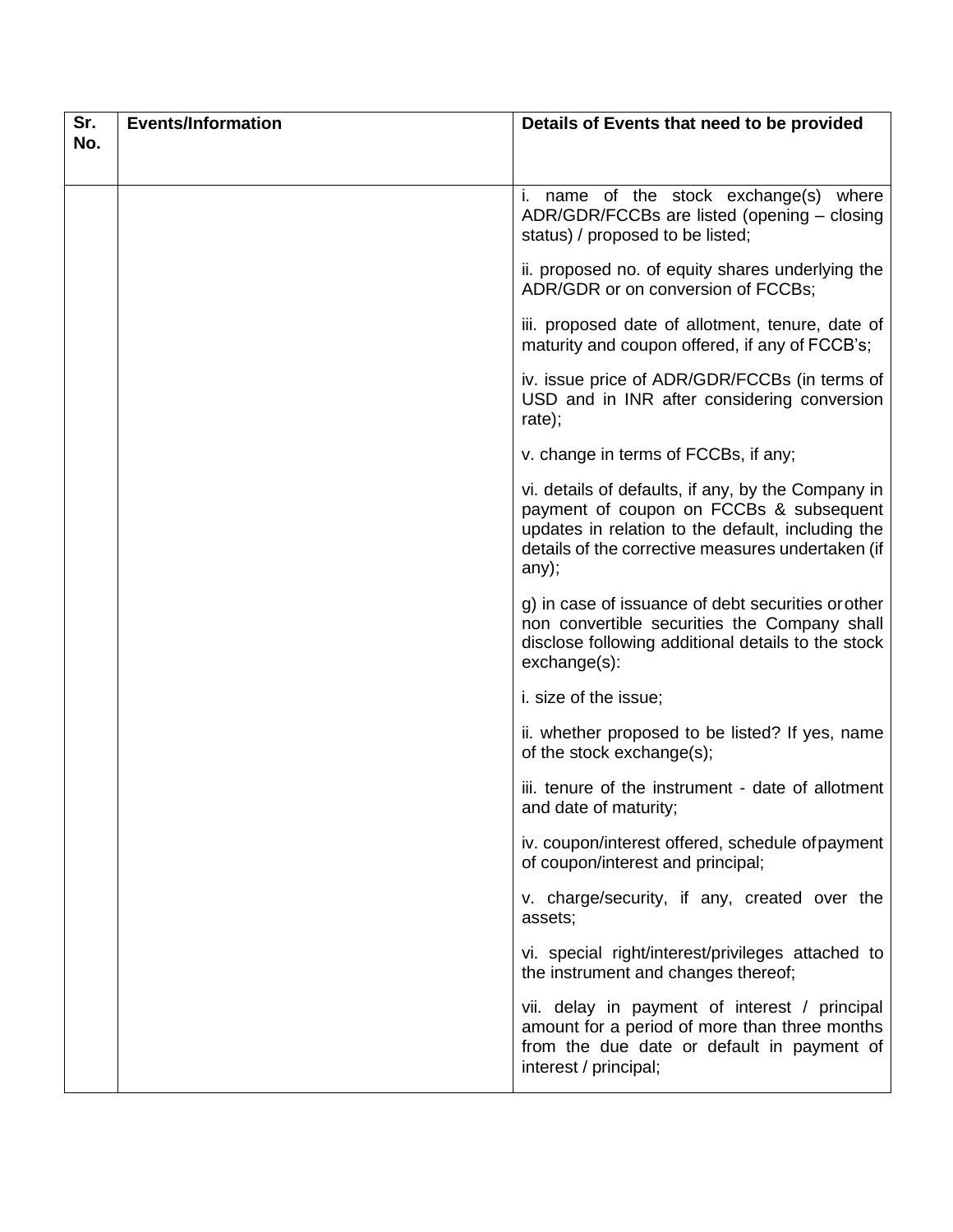| Sr. | <b>Events/Information</b> | Details of Events that need to be provided                                                                                                                                                                                     |
|-----|---------------------------|--------------------------------------------------------------------------------------------------------------------------------------------------------------------------------------------------------------------------------|
| No. |                           |                                                                                                                                                                                                                                |
|     |                           | viii. details of any letter or comments regarding<br>payment/non-payment of interest, principal on<br>due dates, or any other matter concerning the<br>security and /or the assets along with its<br>comments thereon, if any; |
|     |                           | ix. details of redemption of preference shares<br>indicating the manner of redemption (whether<br>out of profits or out of fresh issue) and<br>debentures;                                                                     |
|     |                           | h) any cancellation or termination of proposal for<br>issuance of securities including reasons thereof.                                                                                                                        |
|     |                           | Split/consolidation of shares:                                                                                                                                                                                                 |
|     |                           | a) split/consolidation ratio;                                                                                                                                                                                                  |
|     |                           | b) rationale behind the split/consolidation;                                                                                                                                                                                   |
|     |                           | c) pre and post share capital – authorized, paid-<br>up and subscribed;                                                                                                                                                        |
|     |                           | d) expected time of completion;                                                                                                                                                                                                |
|     |                           | e) class of shares which are consolidated or<br>subdivided;                                                                                                                                                                    |
|     |                           | f) number of shares of each class pre and post<br>split or consolidation;                                                                                                                                                      |
|     |                           | g) number of shareholders who did not get any<br>shares in<br>consolidation<br>their<br>and<br>pre-<br>consolidation shareholding.                                                                                             |
|     |                           | <b>Buy back of securities:</b>                                                                                                                                                                                                 |
|     |                           | a) number of securities proposed for buyback;                                                                                                                                                                                  |
|     |                           | b) number of securities proposed for buyback as<br>a percentage of existing paid up capital;                                                                                                                                   |
|     |                           | c) buyback price;                                                                                                                                                                                                              |
|     |                           | d) actual securities in number and percentage of<br>existing paid up capital bought back;                                                                                                                                      |
|     |                           | e) pre & post shareholding pattern.                                                                                                                                                                                            |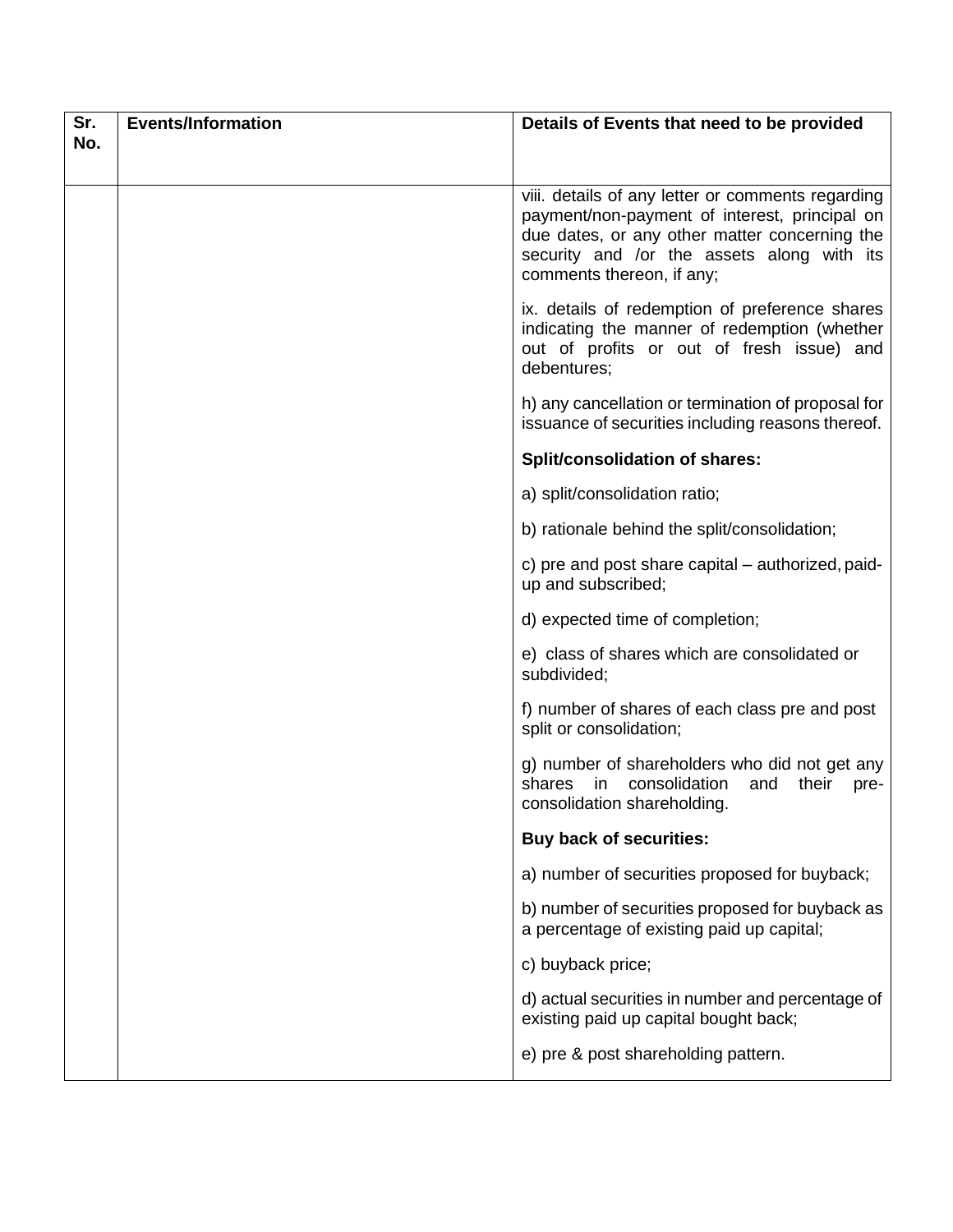| Sr. | <b>Events/Information</b> | Details of Events that need to be provided                                                                                                                                                                                                                                              |
|-----|---------------------------|-----------------------------------------------------------------------------------------------------------------------------------------------------------------------------------------------------------------------------------------------------------------------------------------|
| No. |                           |                                                                                                                                                                                                                                                                                         |
|     |                           | restriction<br>on transferability<br>of<br>Any<br>securities:                                                                                                                                                                                                                           |
|     |                           | a) authority issuing attachment or prohibitory<br>orders;                                                                                                                                                                                                                               |
|     |                           | b) brief details and reasons for attachment or<br>prohibitory orders;                                                                                                                                                                                                                   |
|     |                           | c) name of registered holders against whom<br>restriction on transferability has been placed;                                                                                                                                                                                           |
|     |                           | d) total number of securities so affected;                                                                                                                                                                                                                                              |
|     |                           | e) distinctive numbers of such securities if<br>applicable;                                                                                                                                                                                                                             |
|     |                           | f) period for which order would be applicable (if<br>stated).                                                                                                                                                                                                                           |
|     |                           | Any action, which will result in alteration of<br>the terms or structure of any existing<br>securities, including, but not limited to:                                                                                                                                                  |
|     |                           | a) forfeiture of shares;                                                                                                                                                                                                                                                                |
|     |                           | b) reissue of forfeited shares or securities, or the<br>issue of shares or securities held in reserve for<br>future issue or the creation in any form or<br>manner of new shares or securities or any other<br>rights, privileges or benefits to subscribe to;                          |
|     |                           | c) proposal to issue any class of securities;                                                                                                                                                                                                                                           |
|     |                           | d) alterations of capital, including calls;                                                                                                                                                                                                                                             |
|     |                           | e) change in the terms regarding redemption<br>/cancellation/ retirement in whole or in part of<br>any securities issued by the Company.                                                                                                                                                |
| 3   | Revision in Rating(s).    | The details of any new rating or revision in rating<br>assigned from a credit rating agency to any debt<br>instrument of the Company or to any fixed<br>deposit programme or to any scheme or<br>proposal of the Company involving mobilization<br>of funds whether in India or abroad. |
|     |                           | In case of a downward revision in ratings, the<br>Company shall also intimate the reasons                                                                                                                                                                                               |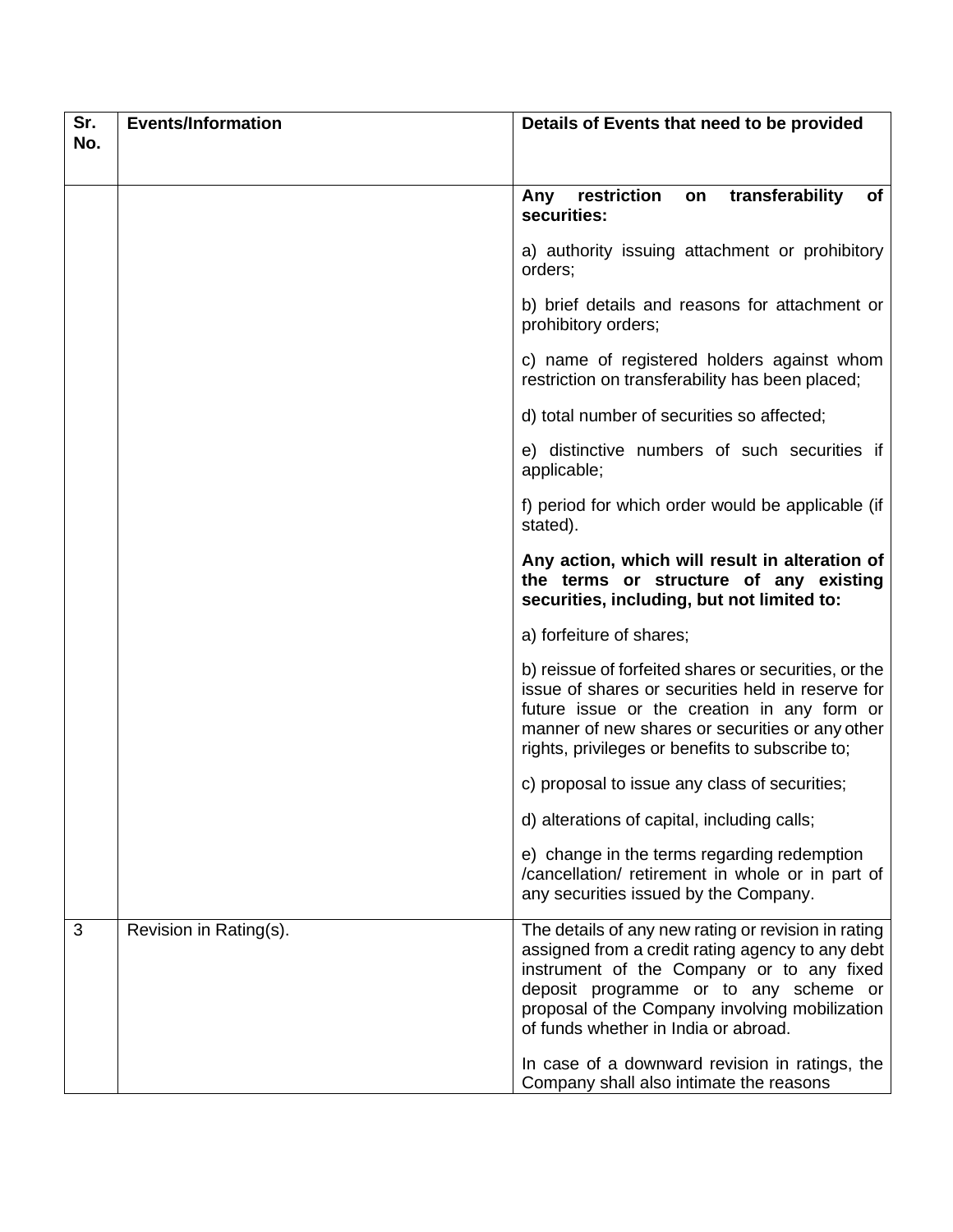| Sr. | <b>Events/Information</b>                                                                                                                                                                                                                                                                                                                                                                                                                                                                                                                                                                                                                                                                                                                                                                                                                                                                                                                                                                                                                                                                                                                      | Details of Events that need to be provided                                                                                                                                                                                                                                                                |
|-----|------------------------------------------------------------------------------------------------------------------------------------------------------------------------------------------------------------------------------------------------------------------------------------------------------------------------------------------------------------------------------------------------------------------------------------------------------------------------------------------------------------------------------------------------------------------------------------------------------------------------------------------------------------------------------------------------------------------------------------------------------------------------------------------------------------------------------------------------------------------------------------------------------------------------------------------------------------------------------------------------------------------------------------------------------------------------------------------------------------------------------------------------|-----------------------------------------------------------------------------------------------------------------------------------------------------------------------------------------------------------------------------------------------------------------------------------------------------------|
| No. |                                                                                                                                                                                                                                                                                                                                                                                                                                                                                                                                                                                                                                                                                                                                                                                                                                                                                                                                                                                                                                                                                                                                                |                                                                                                                                                                                                                                                                                                           |
|     |                                                                                                                                                                                                                                                                                                                                                                                                                                                                                                                                                                                                                                                                                                                                                                                                                                                                                                                                                                                                                                                                                                                                                | provided by the rating agency for such<br>downward revision.                                                                                                                                                                                                                                              |
| 4   | Outcome of Meetings of the board of directors:<br>The Company shall disclose to the Exchange(s),<br>within 30 minutes of the closure of the meeting,<br>held to consider the following:<br>a) dividends and/or cash bonuses recommended<br>or declared or the decision to pass any dividend<br>and the date on which dividend shall be<br>paid/dispatched;<br>b) any cancellation of dividend with reasons<br>thereof;<br>c) the decision on buyback of securities;<br>d) the decision with respect to fund raising<br>proposed to be undertaken<br>e) increase in capital by issue of bonus shares<br>through capitalization including the date on which<br>such bonus shares shall be credited / dispatched<br>f) reissue of forfeited shares or securities, or the<br>issue of shares or securities held in reserve for<br>future issue or the creation in any form or manner<br>of new shares or securities or any other rights,<br>privileges or benefits to subscribe to;<br>g) short particulars of any other alterations of<br>capital, including calls;<br>h) financial results;<br>i) decision on voluntary delisting by the Company | The intimation of outcome of meeting of the<br>board of directors shall also contain the time of<br>commencement and conclusion of the meeting.                                                                                                                                                           |
|     | from stock exchange(s).                                                                                                                                                                                                                                                                                                                                                                                                                                                                                                                                                                                                                                                                                                                                                                                                                                                                                                                                                                                                                                                                                                                        |                                                                                                                                                                                                                                                                                                           |
| 5   | Agreements (viz. shareholder agreement(s), joint<br>agreement(s),<br>family<br>settlement<br>venture<br>agreement(s) (to the extent that it impacts<br>management and control of the Company),<br>agreement(s)/ treaty (ies)/ contract(s) with media<br>companies) which are binding and not in normal<br>course of business, revision(s) or amendment(s)<br>and termination(s) thereof.                                                                                                                                                                                                                                                                                                                                                                                                                                                                                                                                                                                                                                                                                                                                                       | a) name(s) of parties with whom the agreement<br>is entered;<br>b) purpose of entering into the agreement;<br>c) shareholding, if any, in the entity with whom<br>the agreement is executed;<br>d) significant terms of the agreement (in brief)<br>special rights like right to appoint directors, first |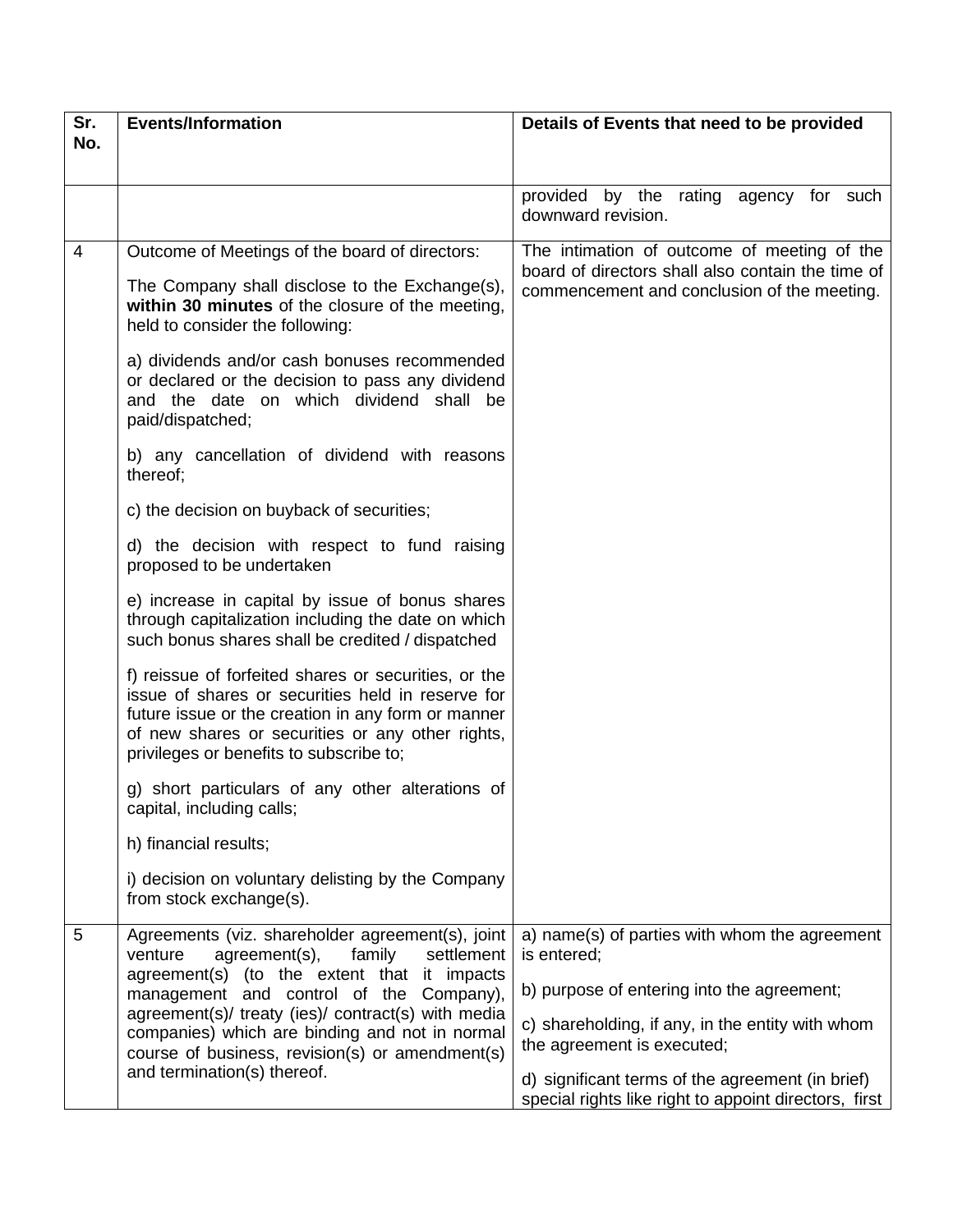| Sr. | <b>Events/Information</b>                                                                      | Details of Events that need to be provided                                                                                                                                                                |
|-----|------------------------------------------------------------------------------------------------|-----------------------------------------------------------------------------------------------------------------------------------------------------------------------------------------------------------|
| No. |                                                                                                |                                                                                                                                                                                                           |
|     |                                                                                                | right to share subscription in case of issuance of<br>shares, right to restrict any change in capital<br>structure etc.;                                                                                  |
|     |                                                                                                | e) whether the said parties are related to<br>promoter/promoter group/ group companies in<br>any manner. If yes, nature of relationship;                                                                  |
|     |                                                                                                | f) whether the transaction would fall within<br>related party transactions? If yes, whether the<br>same is done at "arms length";                                                                         |
|     |                                                                                                | g) in case of issuance of shares to the parties,<br>details of issue price, class of shares issued;                                                                                                       |
|     |                                                                                                | h)<br>any other disclosures related to such<br>agreements, viz., details of nominee on the<br>board of directors of the Company, potential<br>conflict of interest arising out of such<br>agreements, etc |
|     |                                                                                                | i) in case of termination or amendment of<br>agreement, Company shall disclose additional<br>details to the stock exchange(s):                                                                            |
|     |                                                                                                | 1) name of parties to the agreement;                                                                                                                                                                      |
|     |                                                                                                | 2) nature of the agreement;                                                                                                                                                                               |
|     |                                                                                                | 3) date of execution of the agreement;                                                                                                                                                                    |
|     |                                                                                                | 4) details of amendment and impact thereof or<br>reasons of termination and impact thereof.                                                                                                               |
| 6   | Fraud/defaults by promoter or key managerial<br>personnel or by listed entity or arrest of key | At the time of unearthing of fraud or<br>occurrence of the default / arrest:                                                                                                                              |
|     | managerial personnel or promoter.                                                              | a) nature of fraud/default/arrest;                                                                                                                                                                        |
|     |                                                                                                | b) estimated impact on the Company;                                                                                                                                                                       |
|     |                                                                                                | c) time of occurrence;                                                                                                                                                                                    |
|     |                                                                                                | d) person(s) involved;                                                                                                                                                                                    |
|     |                                                                                                | e) estimated amount involved (if any);                                                                                                                                                                    |
|     |                                                                                                | f) whether such fraud/default/arrest has been<br>reported to appropriate authorities.                                                                                                                     |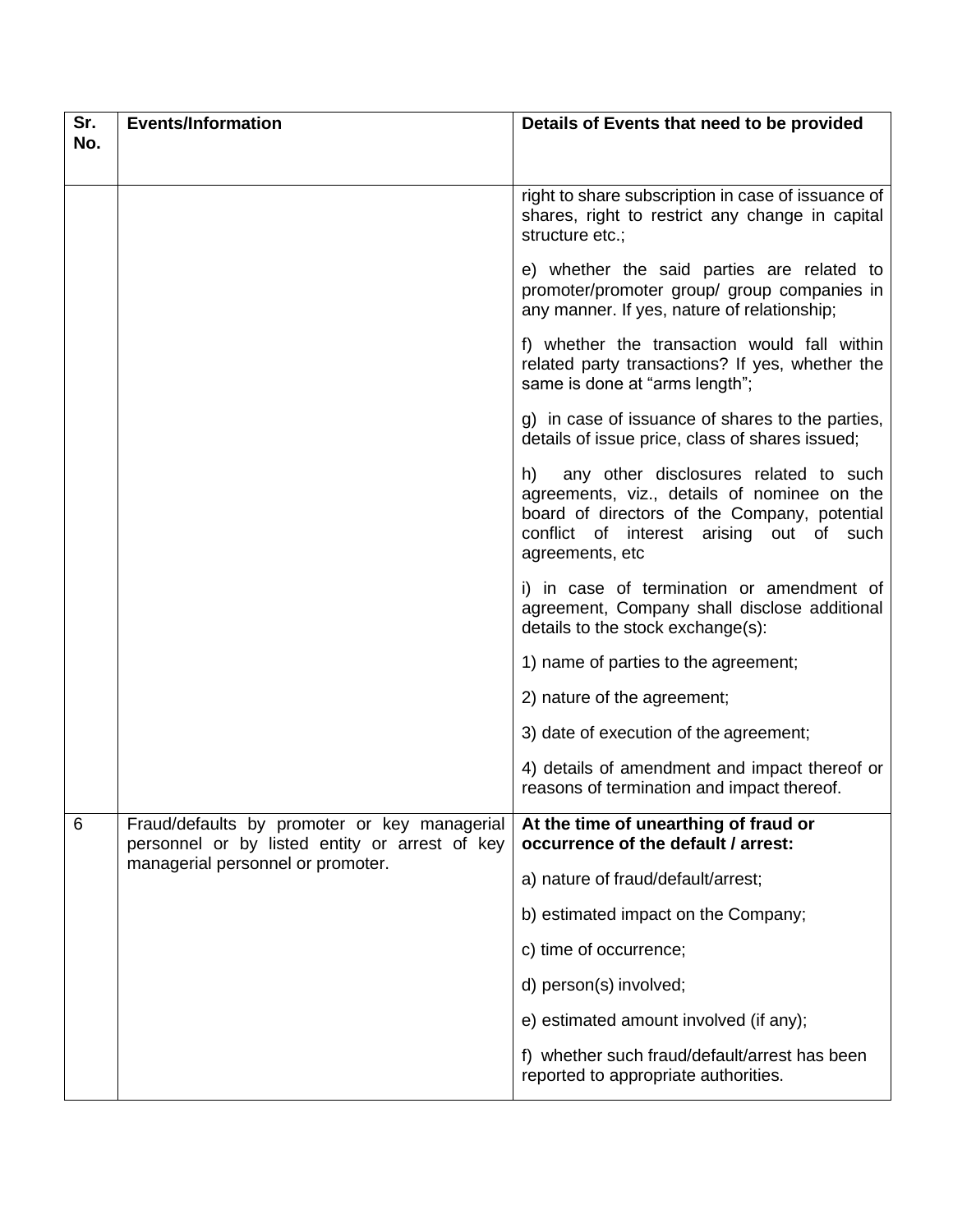| Sr.            | <b>Events/Information</b>                                                                           | Details of Events that need to be provided                                                                                                                             |
|----------------|-----------------------------------------------------------------------------------------------------|------------------------------------------------------------------------------------------------------------------------------------------------------------------------|
| No.            |                                                                                                     |                                                                                                                                                                        |
|                |                                                                                                     | intimate<br>the<br><b>Subsequently</b><br>stock<br>exchange(s) further details regarding the<br>fraud /default/arrest including:                                       |
|                |                                                                                                     | a) actual amount involved in the fraud /default (if<br>any);                                                                                                           |
|                |                                                                                                     | b) actual impact of such fraud /default on the<br>Company and its financials; and                                                                                      |
|                |                                                                                                     | c) corrective measures taken by the Company<br>on account of such fraud/default.                                                                                       |
| $\overline{7}$ | Change in directors, key managerial personnel<br>(Managing Director, Chief Executive Officer, Chief | reason for change viz. appointment,<br>a)<br>resignation, removal, death or otherwise;                                                                                 |
|                | Financial Officer, Company Secretary etc.),<br>Auditor and Compliance Officer.                      | b) date of appointment/cessation (as applicable)<br>& term of appointment;                                                                                             |
|                |                                                                                                     | c) brief profile (in case of appointment);                                                                                                                             |
|                |                                                                                                     | d) disclosure of relationships between directors<br>(in case of appointment of a director).                                                                            |
| 8              | Appointment or discontinuation of share transfer                                                    | a) reason for appointment or discontinuation;                                                                                                                          |
|                | agent.                                                                                              | b) date on which above would become effective.                                                                                                                         |
| 9              | Corporate debt restructuring.                                                                       | a) whether CDR is voluntary and reasons for<br>opting or referred by lenders/creditors;                                                                                |
|                |                                                                                                     | b) details of the loan to be subjected to<br>restructuring under CDR;                                                                                                  |
|                |                                                                                                     | c) brief details of the CDR proposal (if any);                                                                                                                         |
|                |                                                                                                     | d) the following updates to be provided at the<br>time of the execution and at various stages of<br>the implementation of the CDR scheme:                              |
|                |                                                                                                     | i) upon execution of any agreement in relation to<br>the CDR proposal, disclose details such as date<br>of execution, parties to the agreement and<br>principal terms; |
|                |                                                                                                     | ii) details of final CDR package as approved by<br>RBI and the lenders;                                                                                                |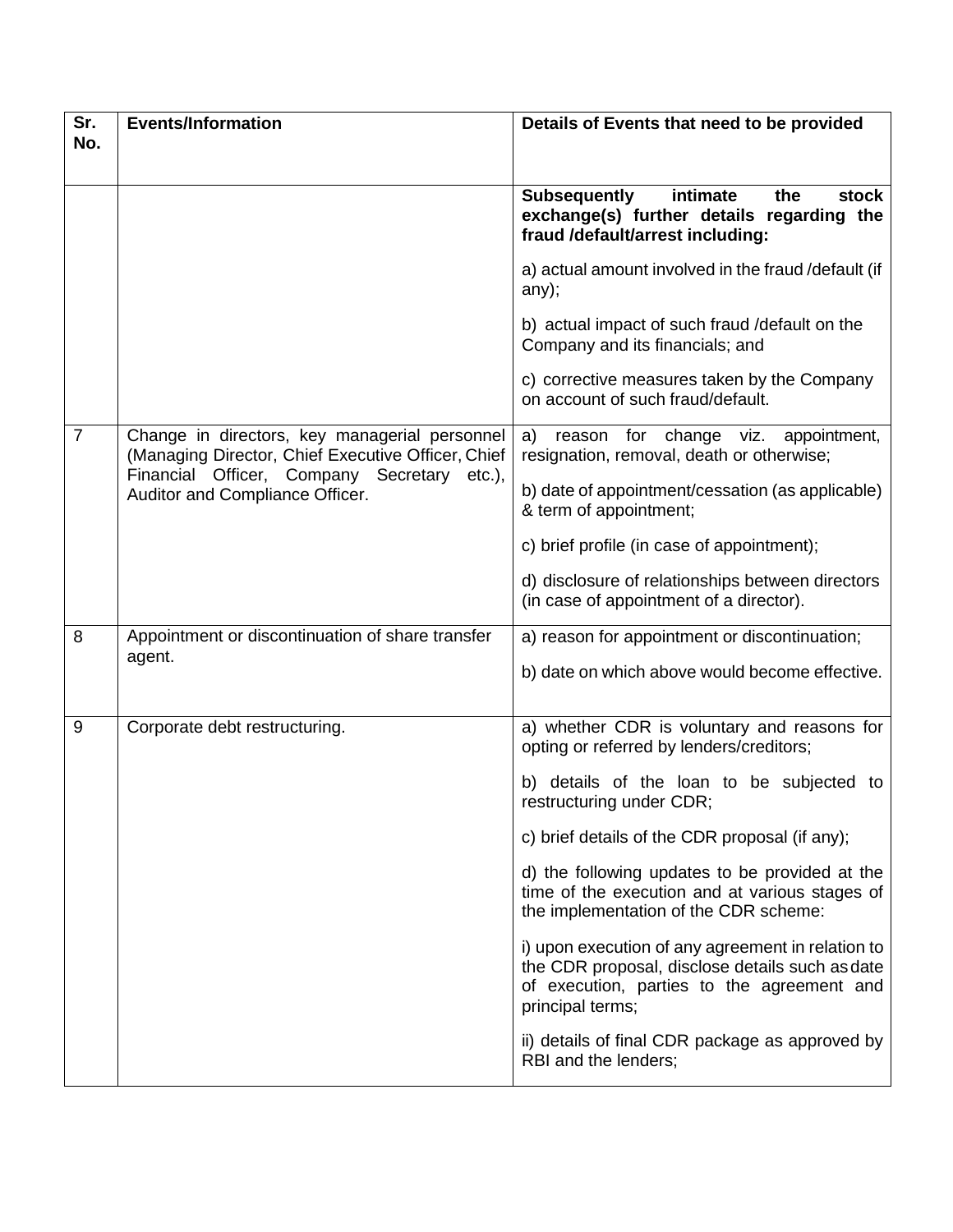| Sr.<br>No. | <b>Events/Information</b>                                                                                                                                                                  | Details of Events that need to be provided                                                                                                                                                        |
|------------|--------------------------------------------------------------------------------------------------------------------------------------------------------------------------------------------|---------------------------------------------------------------------------------------------------------------------------------------------------------------------------------------------------|
|            |                                                                                                                                                                                            | iii) lenders involved;<br>iv) brief summary of the CDR scheme including<br>details of the securities, interest payment,<br>repayment schedule, negative<br>and<br>other<br>restrictive covenants. |
| 10         | One time settlement with a bank.                                                                                                                                                           | a) reasons for opting for OTS;<br>b) brief summary of the OTS                                                                                                                                     |
| 11         | Reference to BIFR and winding-up petition filed by<br>any party / Creditors.                                                                                                               | a) reasons for such a reference/petition;<br>b) impact of such reference/petition<br>on<br>Company.                                                                                               |
| 12         | Issuance of Notices, call letters, resolutions and<br>circulars sent to shareholders, debenture holders<br>or creditors or any class of them or advertised in<br>the media by the Company. | a) date of notice/call letters/resolutions etc.;<br>b) brief details viz. agenda (if any) proposed to<br>be taken up, resolution to be passed, manner of<br>approval proposed etc.                |
| 13         | Proceedings of Annual and extraordinary general<br>meetings of the Company.                                                                                                                | a) date of the meeting;<br>b) brief details of items deliberated and results<br>thereof;<br>c) manner of approval proposed for certain items<br>(e-voting etc.)                                   |
| 14         | Amendments to memorandum and articles of<br>association of listed entity, in brief.                                                                                                        |                                                                                                                                                                                                   |
| 15         | Schedule of Analyst or institutional investor meet<br>and presentations on financial results made by the<br>Company to analysts or institutional investors;                                |                                                                                                                                                                                                   |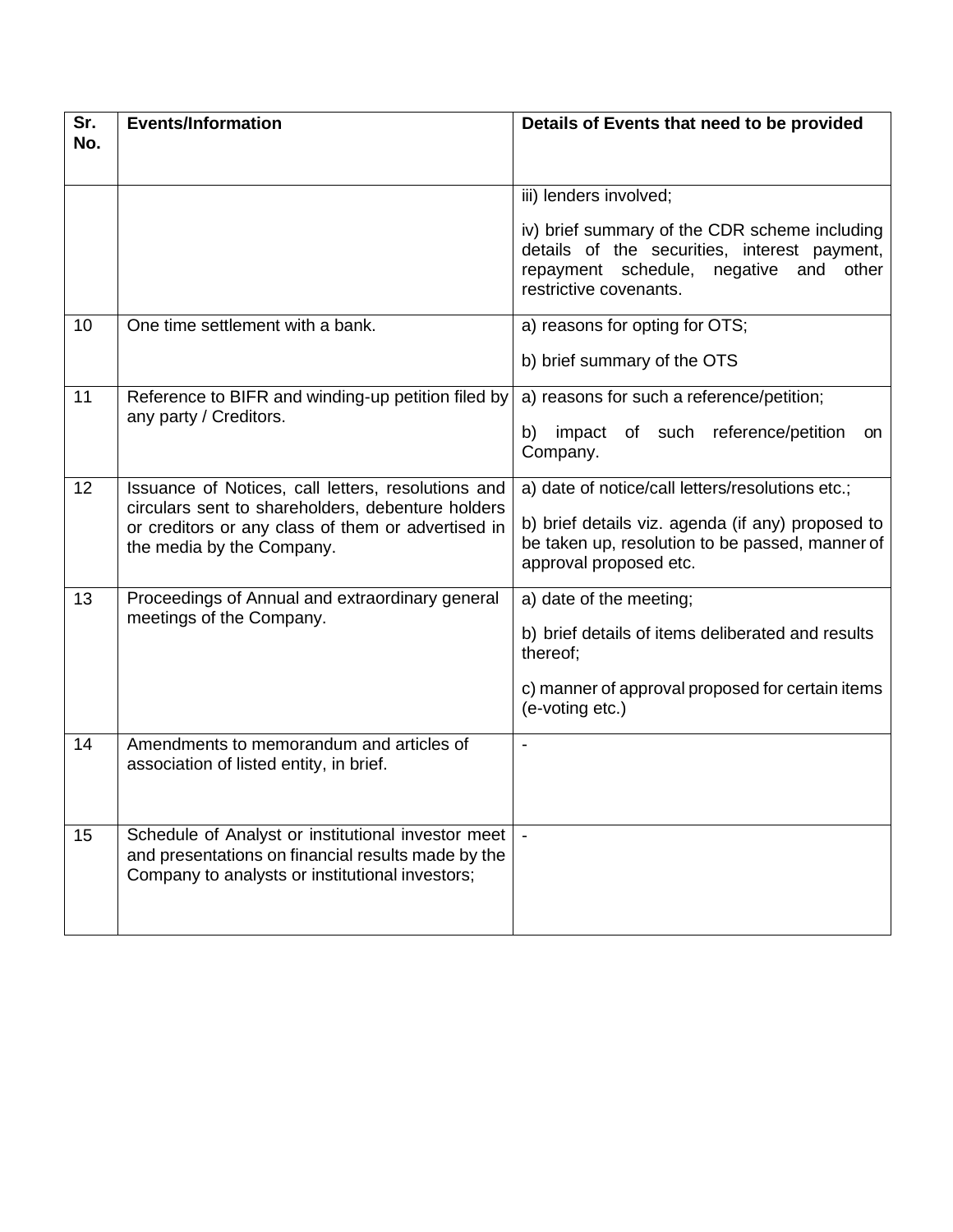### **Annexure B**

## **EVENTS WHICH NEED TO BE DISCLOSED BASED ON THE APPLICATION OF THE "MATERIALITY CRITERIA"**

| <b>Sr</b><br>No. | <b>Events/Information</b>                                                                                                                                                    | Details of Events that need to be provided                                                                                                                                                                                                                                                        |
|------------------|------------------------------------------------------------------------------------------------------------------------------------------------------------------------------|---------------------------------------------------------------------------------------------------------------------------------------------------------------------------------------------------------------------------------------------------------------------------------------------------|
|                  |                                                                                                                                                                              |                                                                                                                                                                                                                                                                                                   |
| 1                | Commencement or any postponement in the<br><b>of</b><br>commencement<br>of<br>date<br>commercial<br>production or commercial operations of any<br>unit/division.             | The Company shall notify the stock exchange(s)<br>regarding the commencement of commercial<br>production or the commencement of commercial<br>operations of any unit/division.                                                                                                                    |
|                  |                                                                                                                                                                              | In cases where the Company has made prior<br>intimation of date of commencement of commercial<br>production or operations, the Company shall be<br>disclose<br>details<br>required<br>to<br>in<br>case<br>оf<br>postponement of the date of commencement.                                         |
| $\overline{2}$   | Change in the general character or nature of<br>business brought about by arrangements for                                                                                   | for<br>strategic,<br>technical,<br>Arrangements<br>manufacturing, or marketing tie-up:                                                                                                                                                                                                            |
|                  | strategic, technical, manufacturing, or marketing<br>tie-up, adoption of new lines of business or<br>closure of operations of any unit/ division (entirety<br>or piecemeal). | a) Agreement / joint venture (JV) with companies:                                                                                                                                                                                                                                                 |
|                  |                                                                                                                                                                              | i. name of the entity(ies) with whom agreement/ JV<br>is signed;                                                                                                                                                                                                                                  |
|                  |                                                                                                                                                                              | ii. area of agreement/JV;                                                                                                                                                                                                                                                                         |
|                  |                                                                                                                                                                              | iii. domestic/international;                                                                                                                                                                                                                                                                      |
|                  |                                                                                                                                                                              | iv. share exchange ratio / JV ratio;                                                                                                                                                                                                                                                              |
|                  |                                                                                                                                                                              | v. scope of business operation of agreement / JV;                                                                                                                                                                                                                                                 |
|                  |                                                                                                                                                                              | vi. details of consideration paid / received in<br>agreement / JV;                                                                                                                                                                                                                                |
|                  |                                                                                                                                                                              | vii. significant terms and conditions of agreement /<br>JV in brief;                                                                                                                                                                                                                              |
|                  |                                                                                                                                                                              | viii. whether the acquisition would fall within related<br>party transactions and whether the promoter/<br>promoter group/ group companies have any<br>interest in the entity being acquired? If yes, nature<br>of interest and details thereof and whether the<br>same is done at "arms length"; |
|                  |                                                                                                                                                                              | ix. size of the entity(ies);                                                                                                                                                                                                                                                                      |
|                  |                                                                                                                                                                              | x. rationale and benefit expected.                                                                                                                                                                                                                                                                |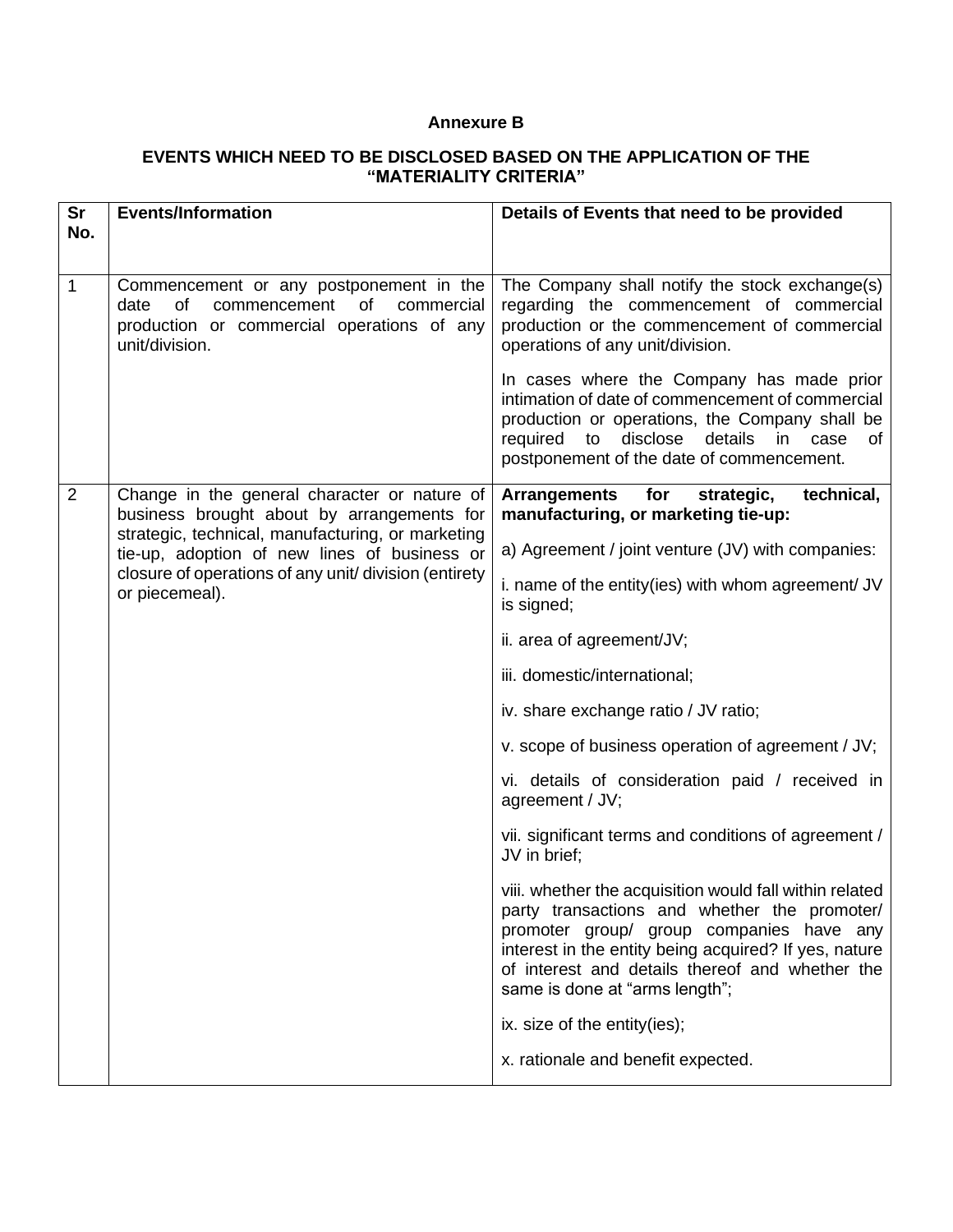| <b>Sr</b> | <b>Events/Information</b>            | Details of Events that need to be provided                                                                                                                         |
|-----------|--------------------------------------|--------------------------------------------------------------------------------------------------------------------------------------------------------------------|
| No.       |                                      |                                                                                                                                                                    |
|           |                                      | b) In the event that any such arrangement is called<br>off for any reason, the same shall be disclosed<br>along with the reasons for calling off the proposal.     |
|           |                                      | Adoption of new line(s) of business:                                                                                                                               |
|           |                                      | a) industry or area to which the new line of<br>business belongs to;                                                                                               |
|           |                                      | b) expected benefits;                                                                                                                                              |
|           |                                      | c) estimated amount to be invested.                                                                                                                                |
|           |                                      | Closure of operations of any unit/division -<br>(entirety or piecemeal):                                                                                           |
|           |                                      | a) date of such binding agreement, if any, entered<br>for sale of such unit/division, if any;                                                                      |
|           |                                      | b) amount & percentage of turnover or revenue or<br>income and net worth of the Company contributed<br>by such unit or division during the last financial<br>year; |
|           |                                      | c) date of closure or estimated time of closure;                                                                                                                   |
|           |                                      | d) reasons for closure.                                                                                                                                            |
| 3         | Capacity addition or product launch. | <b>Capacity addition:</b>                                                                                                                                          |
|           |                                      | a) existing capacity;                                                                                                                                              |
|           |                                      | b) existing capacity utilization;                                                                                                                                  |
|           |                                      | c) proposed capacity addition;                                                                                                                                     |
|           |                                      | d) period within which the proposed capacity is to<br>be added;                                                                                                    |
|           |                                      | e) investment required;                                                                                                                                            |
|           |                                      | f) mode of financing;                                                                                                                                              |
|           |                                      | g) rationale.                                                                                                                                                      |
|           |                                      | <b>Product launch:</b>                                                                                                                                             |
|           |                                      | a) name of the product;                                                                                                                                            |
|           |                                      | b) date of launch;                                                                                                                                                 |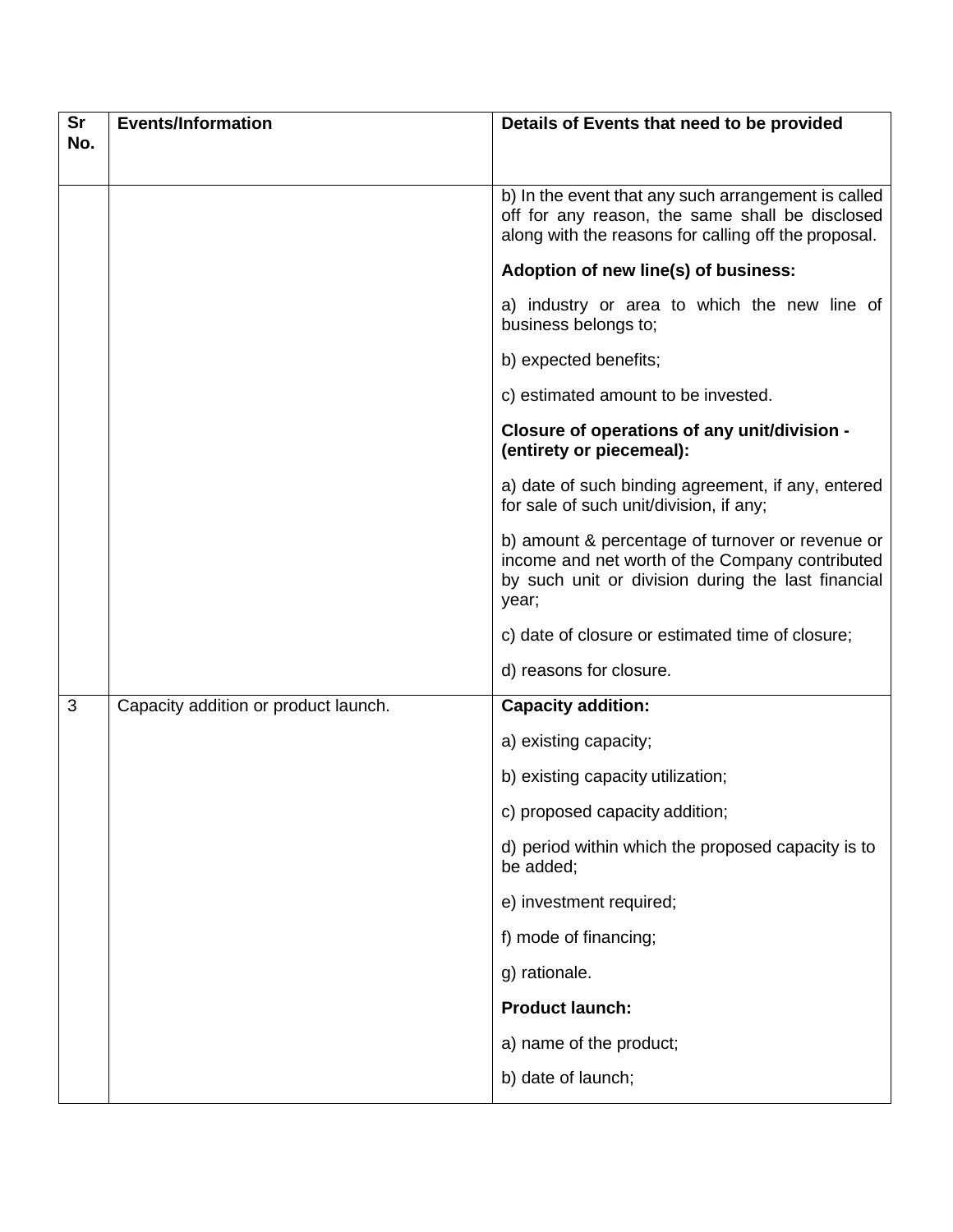| <b>Sr</b>      | <b>Events/Information</b>                                                                 | Details of Events that need to be provided                                                                                                                                                     |
|----------------|-------------------------------------------------------------------------------------------|------------------------------------------------------------------------------------------------------------------------------------------------------------------------------------------------|
| No.            |                                                                                           |                                                                                                                                                                                                |
|                |                                                                                           | c) category of the product;                                                                                                                                                                    |
|                |                                                                                           |                                                                                                                                                                                                |
|                |                                                                                           | d) whether caters to domestic/international<br>market;                                                                                                                                         |
|                |                                                                                           | e) name of the countries in which the product is<br>launched (in case of international)                                                                                                        |
| $\overline{4}$ | Awarding, bagging/ receiving, amendment or                                                | Awarding of order(s)/contract(s)                                                                                                                                                               |
|                | termination of awarded /bagged orders /contracts<br>not in the normal course of business. | Only important terms and conditions which may be<br>as under needs to be disclosed:                                                                                                            |
|                |                                                                                           | a) name of the entity to which order(s)/contract(s)<br>is awarded;                                                                                                                             |
|                |                                                                                           | b) whether order(s) $/$ contract(s) is awarded to<br>domestic/ international entity                                                                                                            |
|                |                                                                                           | c) significant terms and conditions of order(s)<br>/contract(s) awarded, in brief;                                                                                                             |
|                |                                                                                           | d) time period, if any, associated with the order(s)<br>/contract(s);                                                                                                                          |
|                |                                                                                           | e) broad commercial consideration or size of the<br>order(s)/ contract(s);                                                                                                                     |
|                |                                                                                           | f) whether the promoter/ promoter group/group<br>companies have any interest in that entity to whom<br>the order(s)/contract(s) is awarded? If Yes, nature<br>of interest and details thereof; |
|                |                                                                                           | g) whether the same would fall within related party<br>transactions? If yes, whether the same is done at<br>"arms length"                                                                      |
|                |                                                                                           | <b>Bagging/Receiving of orders/contracts:</b>                                                                                                                                                  |
|                |                                                                                           | Only important terms and conditions which may be<br>as under needs to be disclosed:                                                                                                            |
|                |                                                                                           | a) name of the entity awarding the order(s)<br>/contract(s);                                                                                                                                   |
|                |                                                                                           | b) significant terms and conditions of order(s)<br>/contract(s) awarded in brief;                                                                                                              |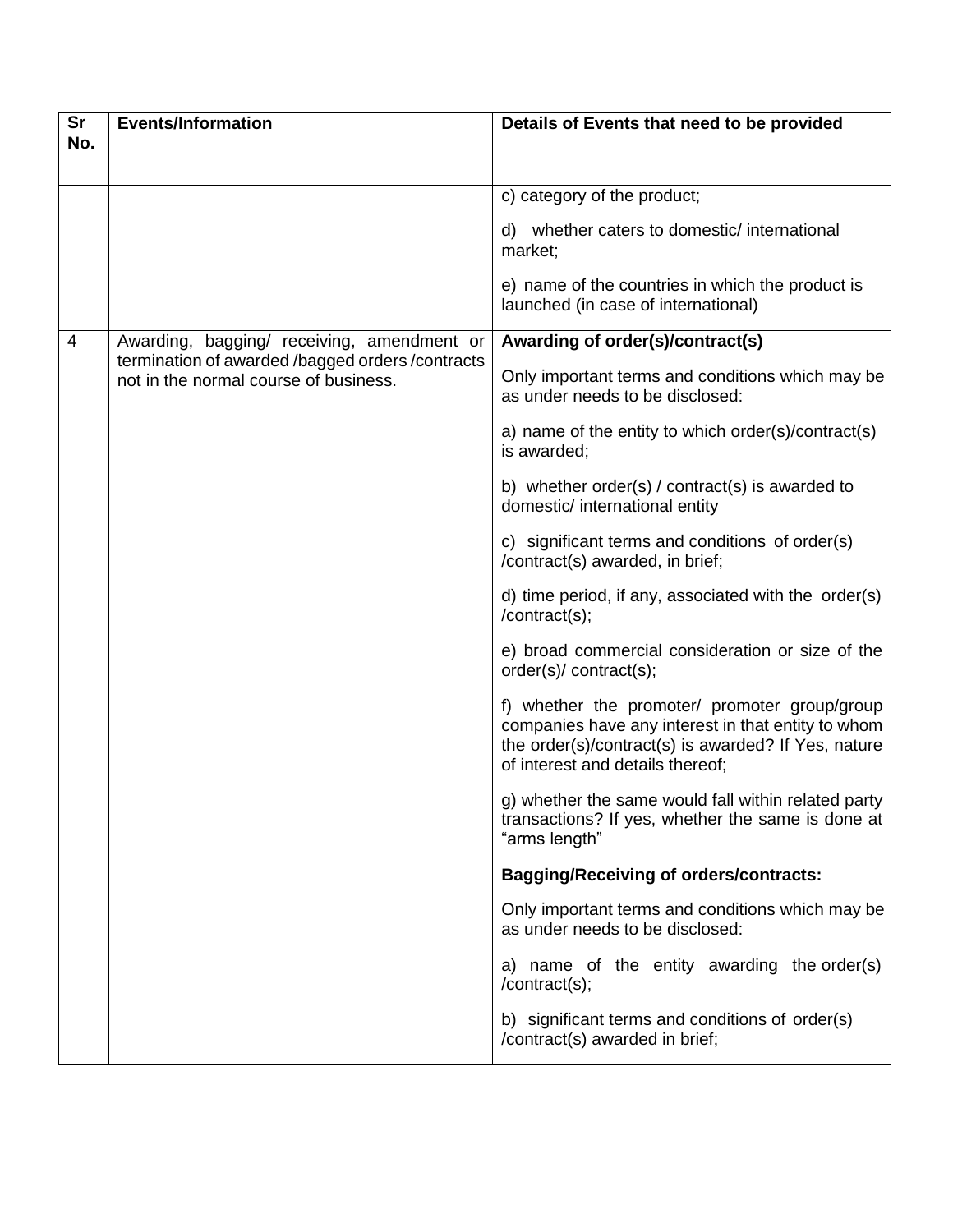| <b>Sr</b> | <b>Events/Information</b>                                                                                                                                                                                               | Details of Events that need to be provided                                                                                                                                                 |
|-----------|-------------------------------------------------------------------------------------------------------------------------------------------------------------------------------------------------------------------------|--------------------------------------------------------------------------------------------------------------------------------------------------------------------------------------------|
| No.       |                                                                                                                                                                                                                         |                                                                                                                                                                                            |
|           |                                                                                                                                                                                                                         | whether order(s) / contract(s) have been<br>C)<br>awarded by domestic/ international entity;                                                                                               |
|           |                                                                                                                                                                                                                         | d) nature of order(s) / contract(s);                                                                                                                                                       |
|           |                                                                                                                                                                                                                         | e) whether domestic or international;                                                                                                                                                      |
|           |                                                                                                                                                                                                                         | f) time period by which the order(s)/contract(s) is to<br>be executed;                                                                                                                     |
|           |                                                                                                                                                                                                                         | g) broad consideration or size of the order(s) /<br>contract(s);                                                                                                                           |
|           |                                                                                                                                                                                                                         | h) whether the promoter/ promoter group / group<br>companies have any interest in the entity that<br>awarded the order(s)/ contract(s)? If yes, nature of<br>interest and details thereof; |
|           |                                                                                                                                                                                                                         | i) whether the order(s)/contract(s) would fall within<br>related party transactions? If yes, whether the<br>same is done at "arms length".                                                 |
|           |                                                                                                                                                                                                                         | Amendment or termination of orders/contracts:                                                                                                                                              |
|           |                                                                                                                                                                                                                         | a) name of parties to the order(s)/contract(s);                                                                                                                                            |
|           |                                                                                                                                                                                                                         | b) nature of the order(s)/contract(s);                                                                                                                                                     |
|           |                                                                                                                                                                                                                         | c) date of execution of the order(s)/contract(s)                                                                                                                                           |
|           |                                                                                                                                                                                                                         | details<br>amendment<br>d)<br>of<br>for<br>or<br>reasons<br>terminations and impact thereof (to the extent<br>possible);                                                                   |
| 5         | Agreements (viz. loan agreement(s) (as a<br>borrower) or any other agreement(s) which are<br>binding and not in normal course of business)<br>revision(s)<br>amendment(s)<br>and<br>or<br>or<br>termination(s) thereof. | Only important terms and conditions which may be<br>as under needs to be disclosed:                                                                                                        |
|           |                                                                                                                                                                                                                         | a) name(s) of parties with whom the agreement is<br>entered;                                                                                                                               |
|           |                                                                                                                                                                                                                         | b) purpose of entering into the agreement;                                                                                                                                                 |
|           |                                                                                                                                                                                                                         | c) size of agreement;                                                                                                                                                                      |
|           |                                                                                                                                                                                                                         | d) shareholding, if any, in the entity with whom the<br>agreement is executed;                                                                                                             |
|           |                                                                                                                                                                                                                         | e) significant terms of the agreement (in brief)<br>special rights like right to appoint directors, first<br>right to share subscription in case of issuance of                            |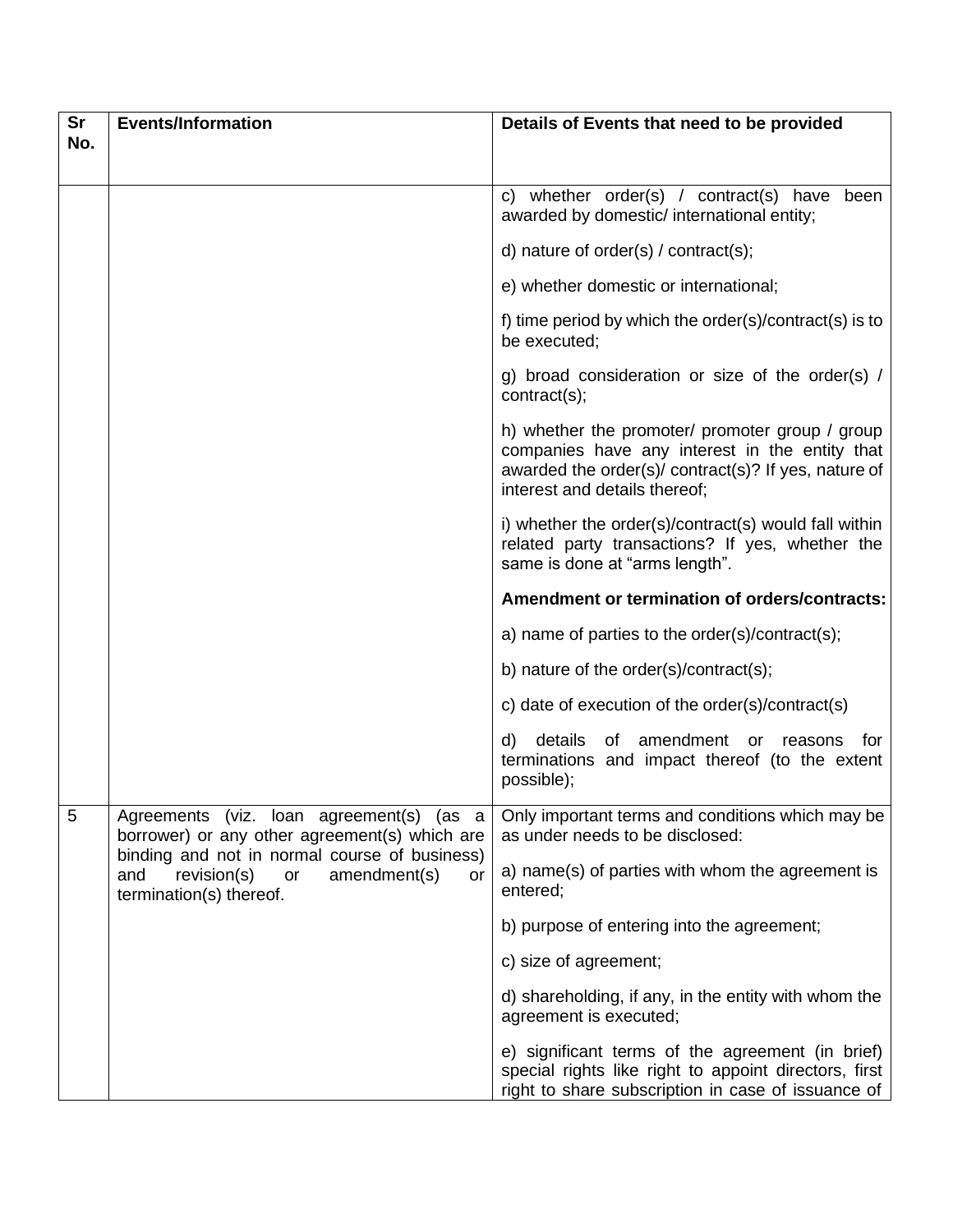| <b>Sr</b> | <b>Events/Information</b>                                                                                                                                                                            | Details of Events that need to be provided                                                                                                                                                                                                                        |
|-----------|------------------------------------------------------------------------------------------------------------------------------------------------------------------------------------------------------|-------------------------------------------------------------------------------------------------------------------------------------------------------------------------------------------------------------------------------------------------------------------|
| No.       |                                                                                                                                                                                                      |                                                                                                                                                                                                                                                                   |
|           |                                                                                                                                                                                                      | shares, right to restrict any change in capital<br>structure etc.;                                                                                                                                                                                                |
|           |                                                                                                                                                                                                      | f) whether, the said parties are related to promoter<br>/ promoter group/ group companies in any manner.<br>If yes, nature of relationship;                                                                                                                       |
|           |                                                                                                                                                                                                      | g) whether the transaction would fall within related<br>party transactions? If yes, whether the same is<br>done at "arms length";                                                                                                                                 |
|           |                                                                                                                                                                                                      | h) in case of issuance of shares to the parties,<br>details of issue price, class of shares issued;                                                                                                                                                               |
|           |                                                                                                                                                                                                      | i) in case of loan agreements, details of lender,<br>nature of the loan, total amount of loan granted,<br>total amount outstanding, date of execution of the<br>loan agreement/sanction letter, details of the<br>security provided to the lenders for such loan; |
|           |                                                                                                                                                                                                      | any other disclosures related<br>i)<br>to such<br>agreements, viz., details of nominee on the board<br>of directors of the Company, potential conflict of<br>interest arising out of such agreements, etc;                                                        |
|           |                                                                                                                                                                                                      | k) in case of termination or amendment of<br>agreement, Company shall disclose additional<br>details to the stock exchange(s):                                                                                                                                    |
|           |                                                                                                                                                                                                      | i. name of parties to the agreement;                                                                                                                                                                                                                              |
|           |                                                                                                                                                                                                      | ii. nature of the agreement;                                                                                                                                                                                                                                      |
|           |                                                                                                                                                                                                      | iii. date of execution of the agreement;                                                                                                                                                                                                                          |
|           |                                                                                                                                                                                                      | iv. details of amendment and impact thereof or<br>reasons of termination and impact thereof.                                                                                                                                                                      |
| 6         | Disruption of operations of any one or more units<br>or division of the Company due to natural<br>calamity (earthquake, flood, fire etc.), force<br>majeure or events such as strikes, lockouts etc. | At the time of occurrence:                                                                                                                                                                                                                                        |
|           |                                                                                                                                                                                                      | a) expected quantum of loss/damage caused;                                                                                                                                                                                                                        |
|           |                                                                                                                                                                                                      | b) whether loss/damage covered by insurance or<br>not including amount;                                                                                                                                                                                           |
|           |                                                                                                                                                                                                      | c) estimated impact on the production/operations<br>in case of strikes/lock outs;                                                                                                                                                                                 |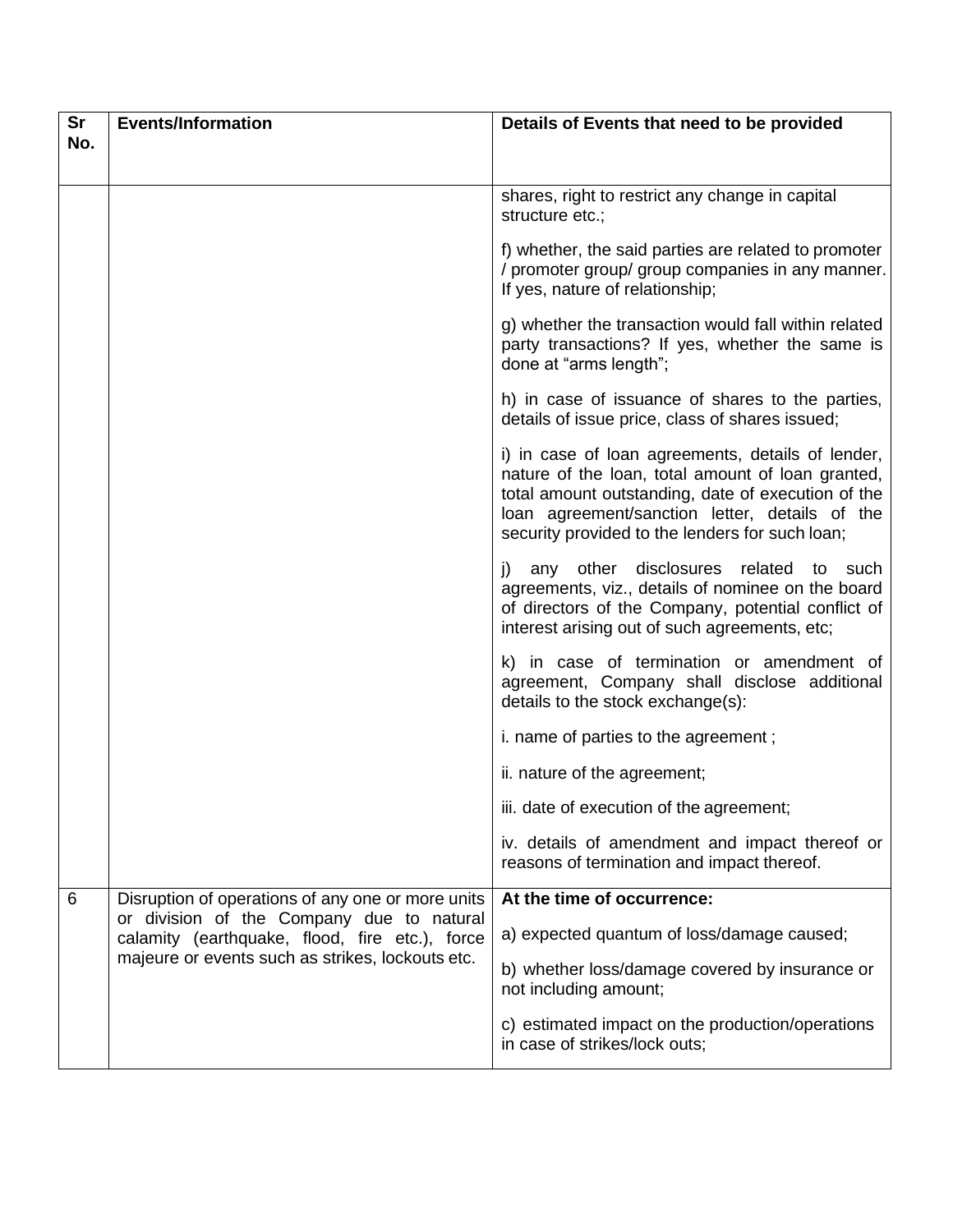| <b>Sr</b>      | <b>Events/Information</b>                                                                 | Details of Events that need to be provided                                                                                                                                                                                                                                                                                                                                                                                                                                                                                       |
|----------------|-------------------------------------------------------------------------------------------|----------------------------------------------------------------------------------------------------------------------------------------------------------------------------------------------------------------------------------------------------------------------------------------------------------------------------------------------------------------------------------------------------------------------------------------------------------------------------------------------------------------------------------|
| No.            |                                                                                           |                                                                                                                                                                                                                                                                                                                                                                                                                                                                                                                                  |
|                |                                                                                           | d) factory/unit where the strike/lock out takes place<br>including reasons for such strike.                                                                                                                                                                                                                                                                                                                                                                                                                                      |
|                |                                                                                           | Regularly, till complete normalcy is restored:                                                                                                                                                                                                                                                                                                                                                                                                                                                                                   |
|                |                                                                                           | a) insurance amount claimed and realized by the<br>Company for the loss/damage;                                                                                                                                                                                                                                                                                                                                                                                                                                                  |
|                |                                                                                           | b) the actual amount of damage caused due to the<br>natural calamity or other force majeure events;                                                                                                                                                                                                                                                                                                                                                                                                                              |
|                |                                                                                           | c) details of steps taken to restore normalcy and<br>the impact of the natural calamity/other force<br>majeure events on production or service, financials<br>of the entity.                                                                                                                                                                                                                                                                                                                                                     |
| $\overline{7}$ | Effect(s) arising out of change in the regulatory<br>framework applicable to the Company. |                                                                                                                                                                                                                                                                                                                                                                                                                                                                                                                                  |
| 8              | Litigation(s) / dispute(s) / regulatory action(s) with<br>impact.                         | The Company shall notify the stock exchange(s)<br>upon it or its key management personnel or its<br>promoter or ultimate person in control becoming<br>party to any litigation, assessment, adjudication,<br>arbitration or dispute in conciliation proceedings or<br>upon institution of any litigation, assessment,<br>adjudication, arbitration or dispute including any<br>ad-interim or interim orders passed against or in<br>favour of the Company, the outcome of which can<br>reasonably be expected to have an impact. |
|                |                                                                                           | At the time of becoming the party:                                                                                                                                                                                                                                                                                                                                                                                                                                                                                               |
|                |                                                                                           | a) brief details of litigation viz. name(s) of the<br>court/tribunal/agency<br>opposing<br>party,<br>where<br>litigation is filed, brief details of dispute/litigation;                                                                                                                                                                                                                                                                                                                                                          |
|                |                                                                                           | b) expected financial implications, if any, due to<br>compensation, penalty etc;                                                                                                                                                                                                                                                                                                                                                                                                                                                 |
|                |                                                                                           | c) quantum of claims, if any;                                                                                                                                                                                                                                                                                                                                                                                                                                                                                                    |
|                |                                                                                           | Regularly till the litigation is concluded or<br>dispute is resolved:                                                                                                                                                                                                                                                                                                                                                                                                                                                            |
|                |                                                                                           | a) the details of any change in the status and / or<br>any development in relation to such proceedings;                                                                                                                                                                                                                                                                                                                                                                                                                          |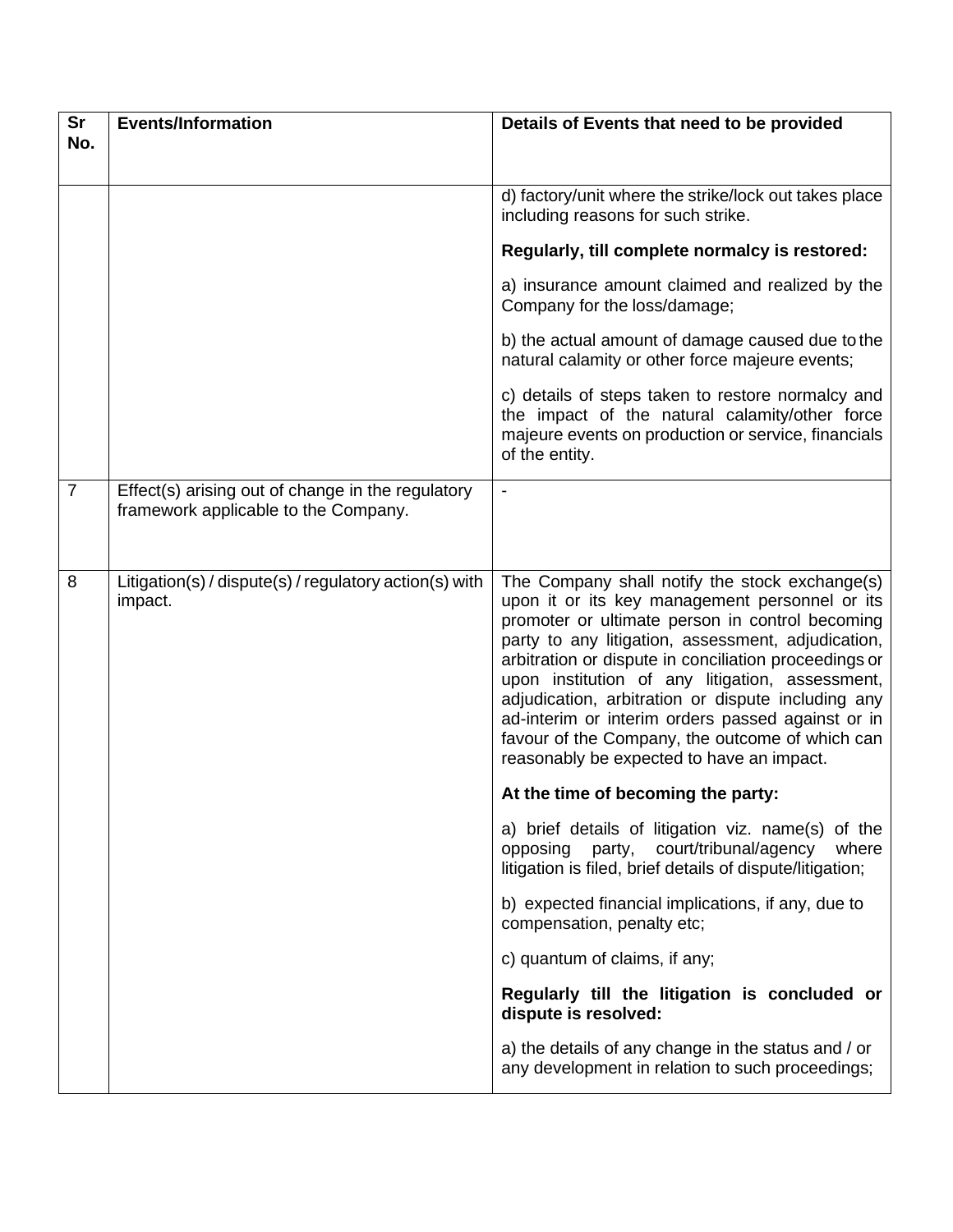| <b>Sr</b> | <b>Events/Information</b>                                                                            | Details of Events that need to be provided                                                                                                                                                                                                |
|-----------|------------------------------------------------------------------------------------------------------|-------------------------------------------------------------------------------------------------------------------------------------------------------------------------------------------------------------------------------------------|
| No.       |                                                                                                      |                                                                                                                                                                                                                                           |
|           |                                                                                                      | b) in the case of litigation against key management<br>personnel or its promoter or ultimate person in<br>control, regularly provide details of any change in<br>the status and / or any development in relation to<br>such proceedings;  |
|           |                                                                                                      | c) in the event of settlement of the proceedings,<br>details of such settlement including - terms of the<br>settlement, compensation/ penalty paid (if any) and<br>impact of such settlement on the financial position<br>of the Company. |
| 9.        | Fraud/ defaults, etc. by directors (other than key<br>managerial<br>personnel) or<br>employees<br>of | At the time of unearthing of fraud or occurrence<br>of the default/arrest:                                                                                                                                                                |
|           | Company.                                                                                             | a) nature of fraud/default/arrest;                                                                                                                                                                                                        |
|           |                                                                                                      | b) estimated impact on the Company;                                                                                                                                                                                                       |
|           |                                                                                                      | c) time of occurrence;                                                                                                                                                                                                                    |
|           |                                                                                                      | d) person(s) involved;                                                                                                                                                                                                                    |
|           |                                                                                                      | e) estimated amount involved (if any);                                                                                                                                                                                                    |
|           |                                                                                                      | f) whether such fraud has been reported to<br>appropriate authorities.                                                                                                                                                                    |
|           |                                                                                                      | Subsequently intimate the stock exchange(s)<br>further details regarding the fraud/ default<br>including:                                                                                                                                 |
|           |                                                                                                      | a) actual amount involved in the fraud /default (if<br>any);                                                                                                                                                                              |
|           |                                                                                                      | b) actual impact of such fraud / default on the<br>Company and its financials;                                                                                                                                                            |
|           |                                                                                                      | c) corrective measures taken by the Company on<br>account of such fraud/default.                                                                                                                                                          |
| 10        | Options to purchase securities including any<br><b>ESOP/ESPS Scheme.</b>                             | Options to purchase securities (including any<br>Share Based Employee Benefit (SBEB) Scheme)<br>at the time of instituting the scheme and vesting or<br>exercise of options:                                                              |
|           |                                                                                                      | a) brief details of options granted;                                                                                                                                                                                                      |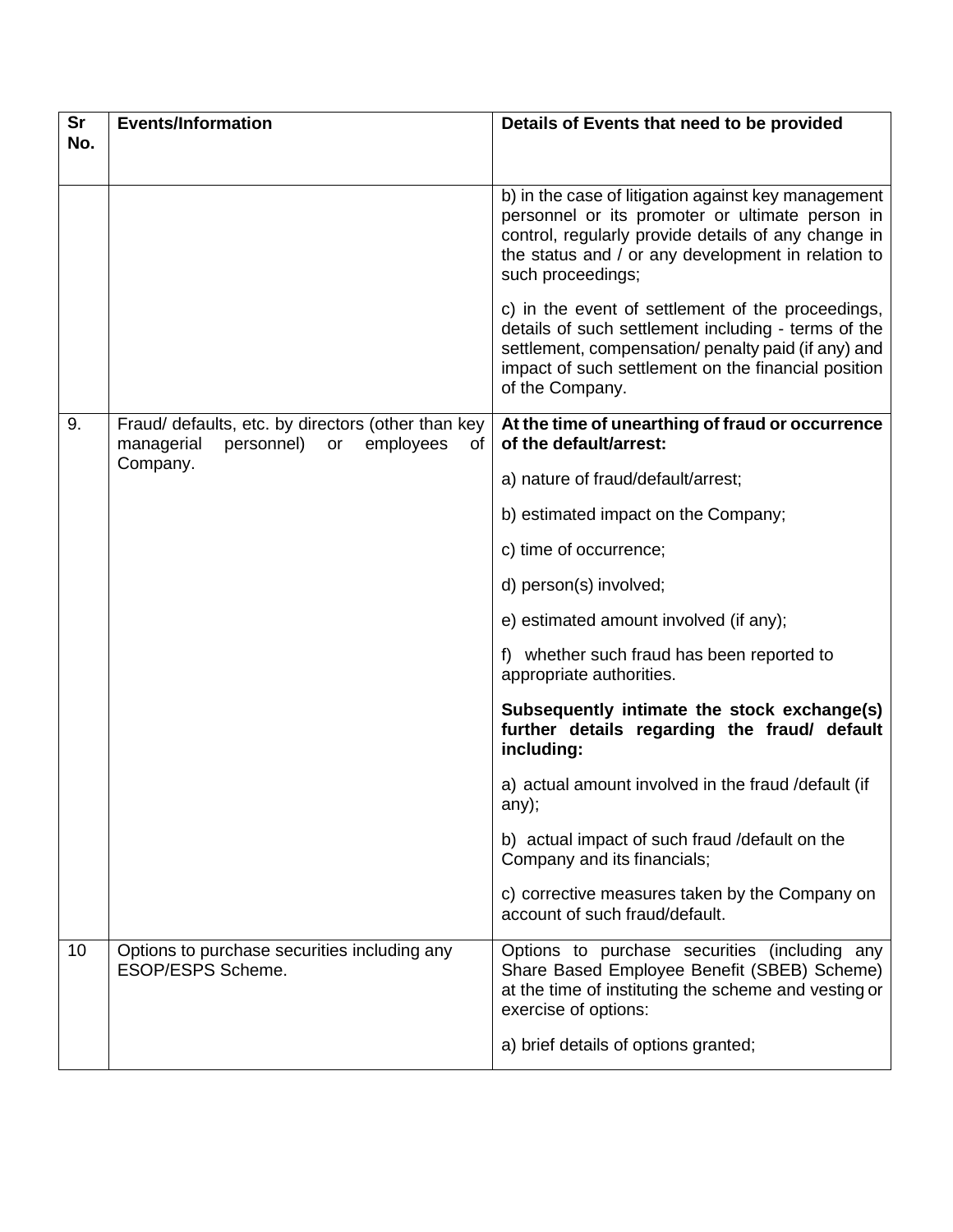| Sr  | <b>Events/Information</b>                                                                                     | Details of Events that need to be provided                                                                                                                                                                |
|-----|---------------------------------------------------------------------------------------------------------------|-----------------------------------------------------------------------------------------------------------------------------------------------------------------------------------------------------------|
| No. |                                                                                                               |                                                                                                                                                                                                           |
|     |                                                                                                               | b) whether the scheme is in terms of SEBI (SBEB)<br>Regulations, 2014 (if applicable);                                                                                                                    |
|     |                                                                                                               | c) total number of shares covered by these options;                                                                                                                                                       |
|     |                                                                                                               | d) pricing formula;                                                                                                                                                                                       |
|     |                                                                                                               | e) options vested;                                                                                                                                                                                        |
|     |                                                                                                               | f) time within which option may be exercised;                                                                                                                                                             |
|     |                                                                                                               | g) options exercised;                                                                                                                                                                                     |
|     |                                                                                                               | h) money realized by exercise of options;                                                                                                                                                                 |
|     |                                                                                                               | i) the total number of shares arising as a result of<br>exercise of option;                                                                                                                               |
|     |                                                                                                               | j) options lapsed;                                                                                                                                                                                        |
|     |                                                                                                               | k) variation of terms of options;                                                                                                                                                                         |
|     |                                                                                                               | I) brief details of significant terms;                                                                                                                                                                    |
|     |                                                                                                               | m) subsequent changes or cancellation or exercise<br>of such options;                                                                                                                                     |
|     |                                                                                                               | n) diluted earnings per share pursuant to issue of<br>equity shares on exercise of options                                                                                                                |
| 11  | Giving of guarantees or indemnity or becoming a<br>surety for any third party.                                | a) name of party for which such guarantees or<br>indemnity or surety was given;                                                                                                                           |
|     |                                                                                                               | b) whether the promoter/ promoter group/ group<br>companies have any interest in this transaction? If<br>yes, nature of interest and details thereof and<br>whether the same is done at "arms length";    |
|     |                                                                                                               | c) brief details of such guarantee or indemnity or<br>becoming a surety viz. brief details of agreement<br>entered (if any) including significant terms and<br>conditions, including amount of guarantee; |
|     |                                                                                                               | d) impact of such guarantees or indemnity or surety<br>on the Company.                                                                                                                                    |
| 12  | Granting, withdrawal, surrender, cancellation or<br>suspension<br>of key licenses or regulatory<br>approvals. | a) name of the regulatory or licensing authority;<br>b) brief details of the approval/license obtained/<br>withdrawn/ surrendered;                                                                        |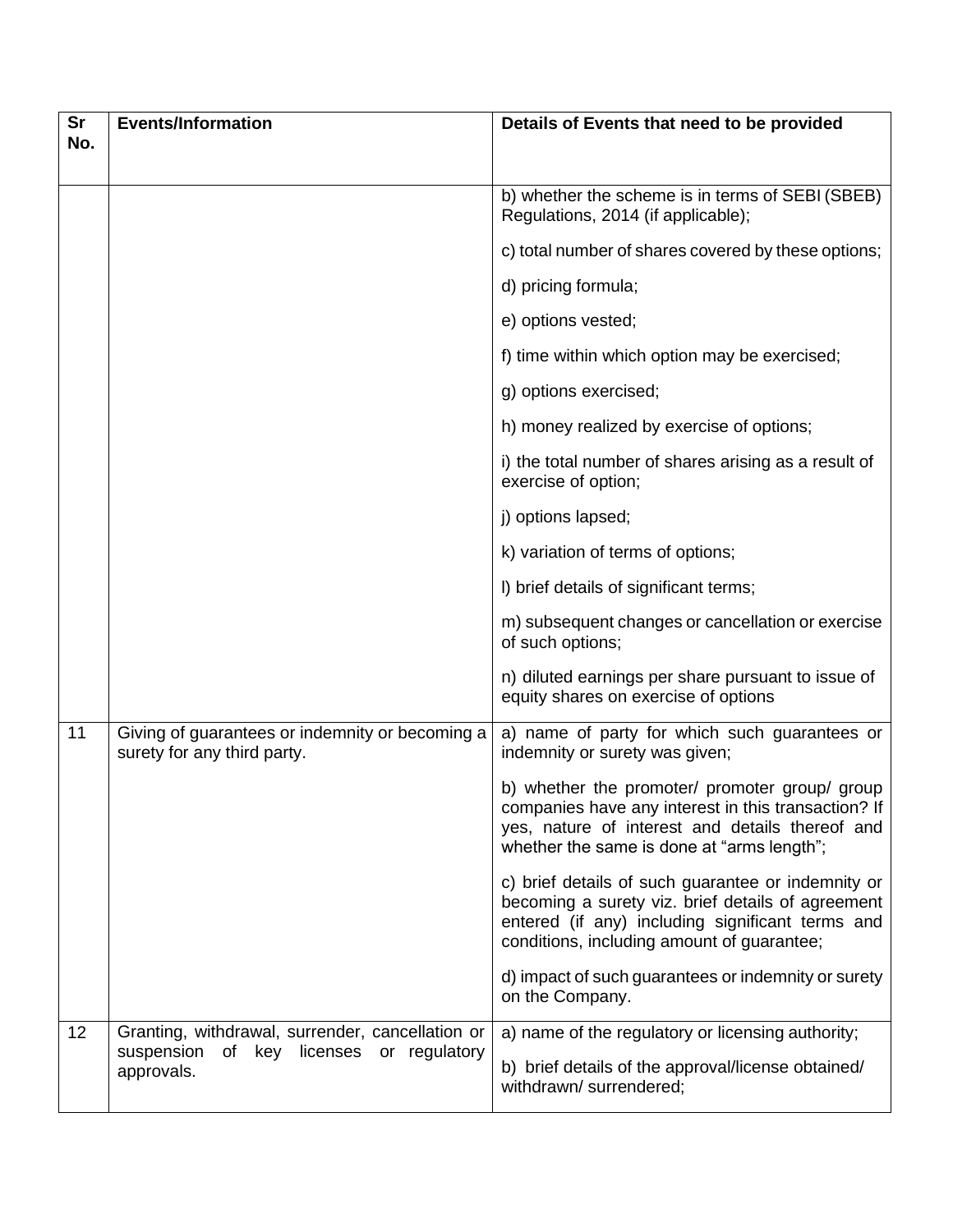| <b>Sr</b><br>No. | <b>Events/Information</b> | Details of Events that need to be provided                                                                                                                                                                                                                        |
|------------------|---------------------------|-------------------------------------------------------------------------------------------------------------------------------------------------------------------------------------------------------------------------------------------------------------------|
|                  |                           | c) impact/relevance of such approval/license to the<br>Company;                                                                                                                                                                                                   |
|                  |                           | withdrawal/cancellation or suspension of<br>d)<br>licence/approval by the regulatory or licensing<br>authority, with reasons for such action, estimated<br>impact (monetary or otherwise) on the Company<br>and penalty, if any;                                  |
|                  |                           | e) period for which such approval/license is/was<br>valid;                                                                                                                                                                                                        |
|                  |                           | f) Subsequently, the Company shall inform the<br>stock exchange(s), the actual impact (monetary or<br>otherwise) along with corrective actions taken by<br>the Company pursuant to the withdrawal,<br>cancellation or suspension of the key license/<br>approval. |